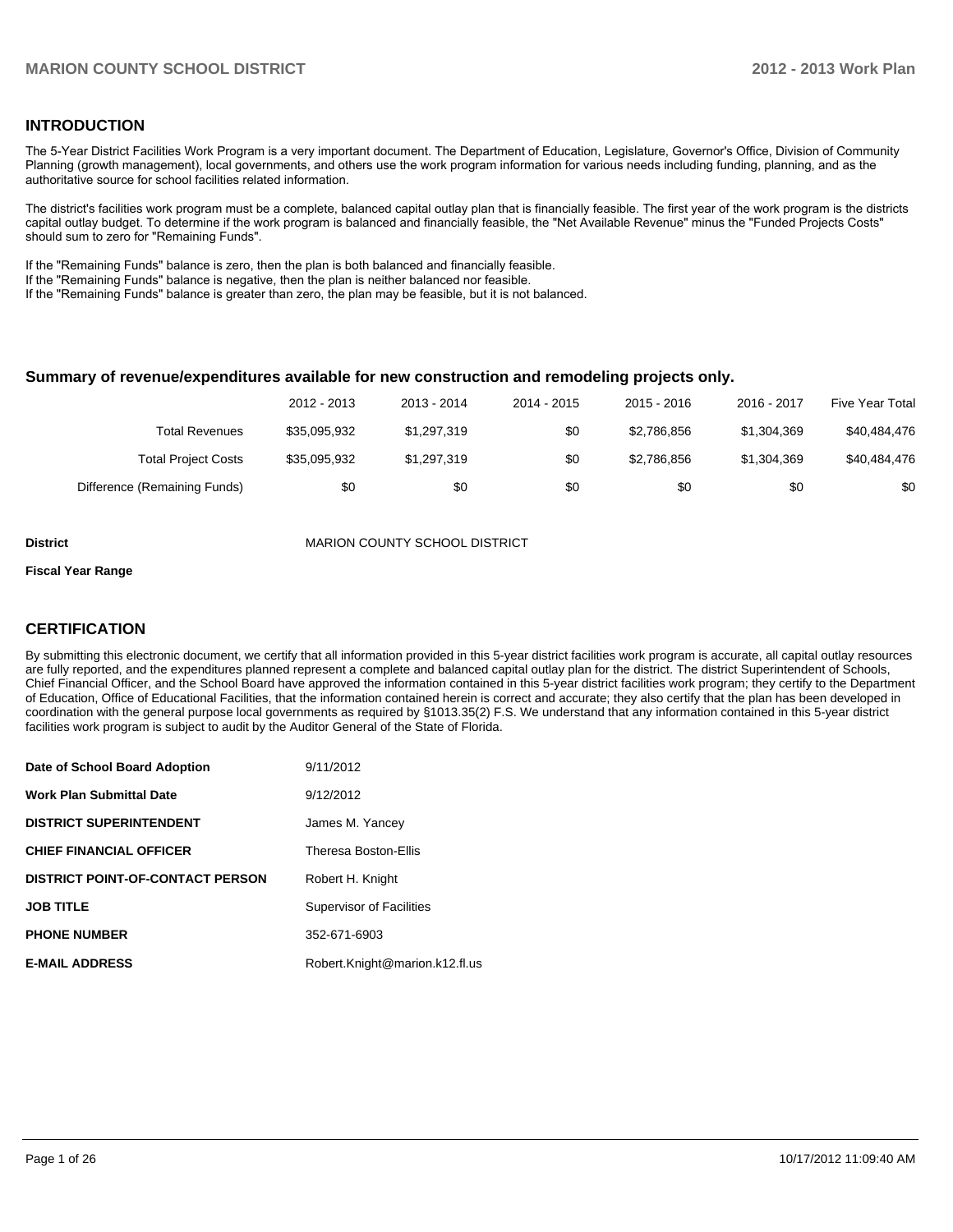# **Expenditures**

### **Expenditure for Maintenance, Repair and Renovation from 1.50-Mills and PECO**

Annually, prior to the adoption of the district school budget, each school board must prepare a tentative district facilities work program that includes a schedule of major repair and renovation projects necessary to maintain the educational and ancillary facilities of the district.

| Item                                             | 2012 - 2013<br><b>Actual Budget</b> | 2013 - 2014<br>Projected | 2014 - 2015<br>Projected | 2015 - 2016<br>Projected | 2016 - 2017<br>Projected | <b>Total</b> |  |  |
|--------------------------------------------------|-------------------------------------|--------------------------|--------------------------|--------------------------|--------------------------|--------------|--|--|
| <b>HVAC</b>                                      | \$0                                 | \$0                      | \$0                      | \$0                      | \$0                      | \$0          |  |  |
| Locations: No Locations for this expenditure.    |                                     |                          |                          |                          |                          |              |  |  |
| Flooring                                         | \$0                                 | \$0                      | \$0                      | \$0                      | \$0                      | \$0          |  |  |
| Locations: No Locations for this expenditure.    |                                     |                          |                          |                          |                          |              |  |  |
| Roofing                                          | \$0                                 | \$0                      | \$0                      | \$0                      | \$0                      | \$0          |  |  |
| Locations:<br>No Locations for this expenditure. |                                     |                          |                          |                          |                          |              |  |  |
| Safety to Life                                   | \$0                                 | \$0                      | \$0                      | \$0                      | \$0                      | \$0          |  |  |
| Locations: No Locations for this expenditure.    |                                     |                          |                          |                          |                          |              |  |  |
| Fencing                                          | \$0                                 | \$0                      | 30                       | \$0                      | \$0                      | \$0          |  |  |
| Locations: No Locations for this expenditure.    |                                     |                          |                          |                          |                          |              |  |  |
| Parking                                          | \$0                                 | \$0                      | \$0                      | \$0                      | \$0                      | \$0          |  |  |
| Locations: No Locations for this expenditure.    |                                     |                          |                          |                          |                          |              |  |  |
| Electrical                                       | \$0                                 | \$0                      | \$0                      | \$0                      | \$0                      | \$0          |  |  |
| Locations: No Locations for this expenditure.    |                                     |                          |                          |                          |                          |              |  |  |
| Fire Alarm                                       | \$0                                 | \$0                      | 30                       | \$0                      | \$0                      | \$0          |  |  |
| Locations: No Locations for this expenditure.    |                                     |                          |                          |                          |                          |              |  |  |
| Telephone/Intercom System                        | \$0                                 | \$0                      | \$0                      | \$0                      | \$0                      | \$0          |  |  |
| Locations: No Locations for this expenditure.    |                                     |                          |                          |                          |                          |              |  |  |
| <b>Closed Circuit Television</b>                 | \$0                                 | \$0                      | \$0                      | \$0                      | \$0                      | \$0          |  |  |
| Locations: No Locations for this expenditure.    |                                     |                          |                          |                          |                          |              |  |  |
| Paint                                            | \$0                                 | \$0                      | \$0                      | \$0                      | \$0                      | \$0          |  |  |
| Locations: No Locations for this expenditure.    |                                     |                          |                          |                          |                          |              |  |  |
| Maintenance/Repair                               | \$0                                 | \$0                      | \$0                      | \$0]                     | \$0                      | \$0          |  |  |
| Locations: No Locations for this expenditure.    |                                     |                          |                          |                          |                          |              |  |  |
| <b>Sub Total:</b>                                | \$0                                 | \$0                      | \$0                      | \$0                      | \$0                      | \$0          |  |  |

| PECO Maintenance Expenditures | \$0 | \$0 | $$1,327$ .<br>.445 | \$1.556.053 | .718.203 <b>I</b><br>\$1. | \$4,601,701 |
|-------------------------------|-----|-----|--------------------|-------------|---------------------------|-------------|
| 1.50 Mill Sub Total:          | \$0 | \$0 | \$0                | \$0         | \$0 <sub>1</sub>          | ጣ<br>ΦU     |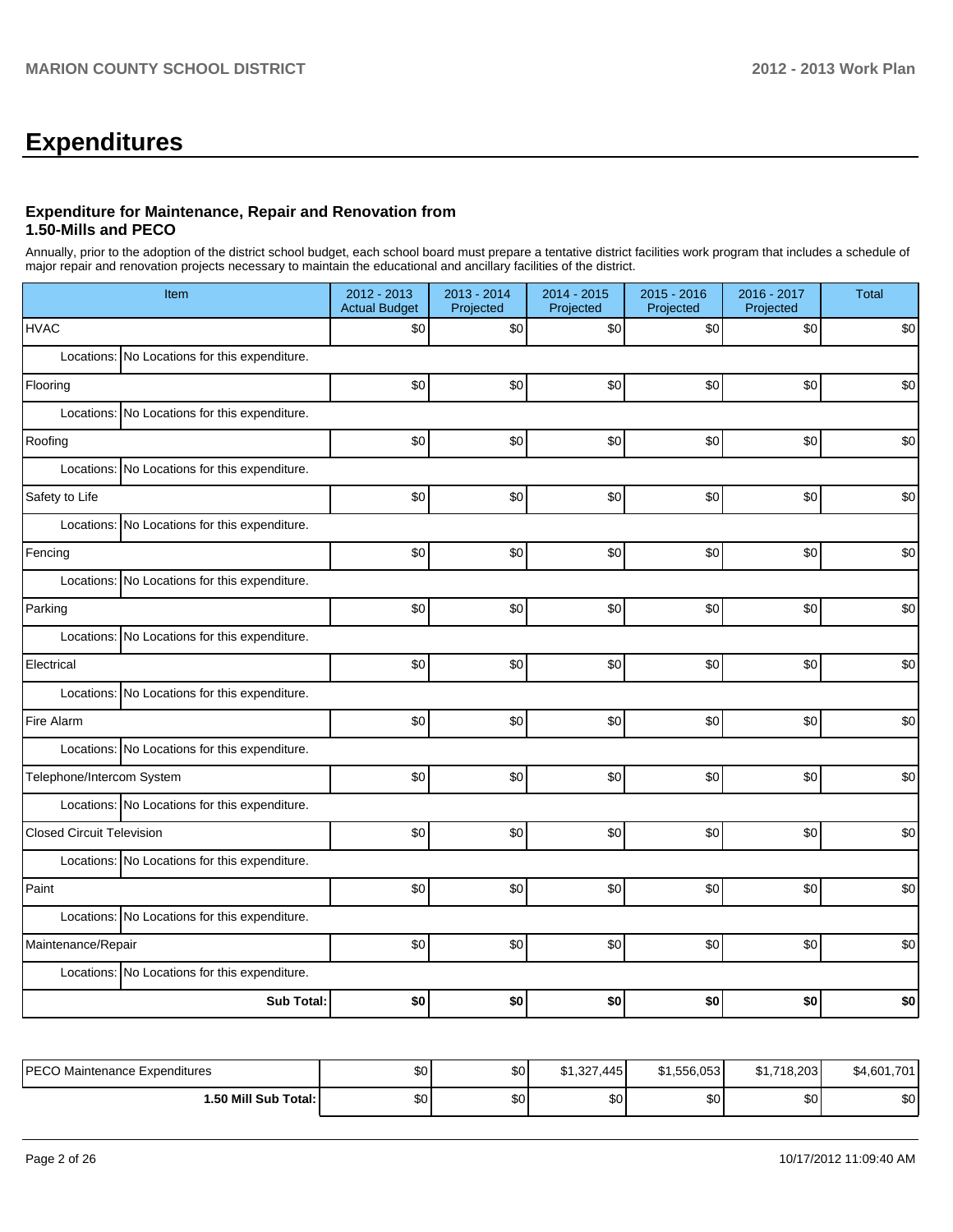| <b>Other Items</b>                                         | 2012 - 2013<br><b>Actual Budget</b> | 2013 - 2014<br>Projected | 2014 - 2015<br>Projected | $2015 - 2016$<br>Projected | 2016 - 2017<br>Projected | Total       |
|------------------------------------------------------------|-------------------------------------|--------------------------|--------------------------|----------------------------|--------------------------|-------------|
| District - Wide ADA Compliance                             | \$0                                 | \$0                      | \$50,000                 | \$50,000                   | \$50,000                 | \$150,000   |
| Locations SUPPORT SERVICES CENTER                          |                                     |                          |                          |                            |                          |             |
| District - Wide Door/Hardware Replacement                  | \$0                                 | \$0                      | \$50,000                 | \$50,000                   | \$0                      | \$100,000   |
| Locations SUPPORT SERVICES CENTER                          |                                     |                          |                          |                            |                          |             |
| District - Wide Flooring Replacement                       | \$0                                 | \$0                      | \$100,000                | \$280,185                  | \$122,949                | \$503,134   |
| Locations SUPPORT SERVICES CENTER                          |                                     |                          |                          |                            |                          |             |
| District - Wide Gutter Replacement                         | \$0                                 | \$0                      | \$30,000                 | \$0                        | \$0                      | \$30,000    |
| Locations SUPPORT SERVICES CENTER                          |                                     |                          |                          |                            |                          |             |
| District - Wide Painting                                   | \$0                                 | \$0                      | \$100,000                | \$200,000                  | \$75,000                 | \$375,000   |
| Locations SUPPORT SERVICES CENTER                          |                                     |                          |                          |                            |                          |             |
| District - Wide Portable Repairs                           | \$0                                 | \$0                      | \$50,000                 | \$50,000                   | \$0                      | \$100,000   |
| Locations SUPPORT SERVICES CENTER                          |                                     |                          |                          |                            |                          |             |
| District - Wide Pressure Washing                           | \$0                                 | \$0                      | \$75,000                 | \$100,000                  | \$25,000                 | \$200,000   |
| Locations SUPPORT SERVICES CENTER                          |                                     |                          |                          |                            |                          |             |
| District - Wide Concrete/Asphalt Resurfacing &<br>Striping | \$0                                 | \$0                      | \$139,700                | \$0                        | \$0                      | \$139,700   |
| Locations SUPPORT SERVICES CENTER                          |                                     |                          |                          |                            |                          |             |
| District - Wide Safety-to-Life                             | \$0                                 | \$0                      | \$132,745                | \$155,605                  | \$171,820                | \$460,170   |
| Locations SUPPORT SERVICES CENTER                          |                                     |                          |                          |                            |                          |             |
| Replace Metal Roof                                         | \$0                                 | \$0                      | \$600,000                | \$0                        | \$0                      | \$600,000   |
| Locations CENTRAL WAREHOUSE                                |                                     |                          |                          |                            |                          |             |
| District - Wide Drop Ceilings                              | \$0                                 | \$0                      | \$0                      | \$75,000                   | \$0                      | \$75,000    |
| Locations SUPPORT SERVICES CENTER                          |                                     |                          |                          |                            |                          |             |
| District - Wide Playgrounds                                | \$0                                 | \$0                      | \$0                      | \$25,000                   | \$0                      | \$25,000    |
| Locations SUPPORT SERVICES CENTER                          |                                     |                          |                          |                            |                          |             |
| Re-roof Buildings 1-6                                      | \$0                                 | \$0                      | \$0                      | \$75,000                   | \$0                      | \$75,000    |
| Locations BOOSTER STADIUM                                  |                                     |                          |                          |                            |                          |             |
| Re-roof Buildings 1-4                                      | \$0                                 | \$0                      | \$0                      | \$495,263                  | \$0                      | \$495,263   |
| Locations NORTH MARION SENIOR HIGH                         |                                     |                          |                          |                            |                          |             |
| Re-roof Bldg. 3 Techni-Sphere                              | \$0                                 | \$0                      | \$0                      | \$0                        | \$112,000                | \$112,000   |
| Locations FORT KING MIDDLE                                 |                                     |                          |                          |                            |                          |             |
| Re-Roof Bldg 24                                            | \$0                                 | \$0                      | \$0                      | \$0                        | \$112,000                | \$112,000   |
| Locations MARION TECHNICAL INSTITUTE                       |                                     |                          |                          |                            |                          |             |
| <b>HVAC Upgrades</b>                                       | \$0                                 | $$0$$                    | \$0                      | \$0                        | \$1,049,434              | \$1,049,434 |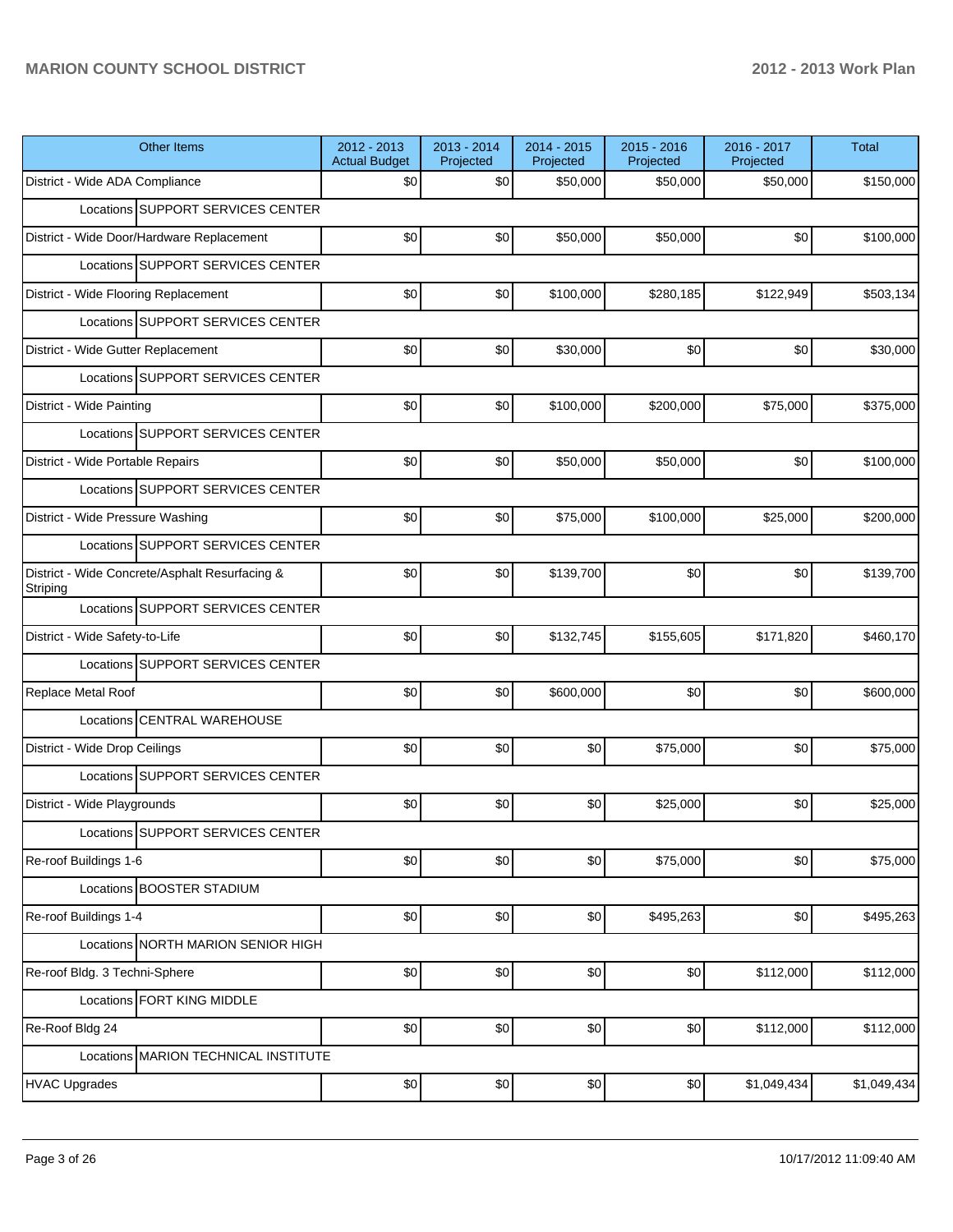| Locations EVERGREEN ELEMENTARY |     |     |                              |             |                         |             |
|--------------------------------|-----|-----|------------------------------|-------------|-------------------------|-------------|
| Total:                         | \$0 | \$0 | \$1,327,445<br><b>C4 227</b> | \$1,556,053 | .718.203<br>œ4<br>1,ונד | \$4,601,701 |

#### **Local 1.50 Mill Expenditure For Maintenance, Repair and Renovation**

Anticipated expenditures expected from local funding sources over the years covered by the current work plan.

| Item                                                         | 2012 - 2013<br><b>Actual Budget</b> | 2013 - 2014<br>Projected | 2014 - 2015<br>Projected | $2015 - 2016$<br>Projected | $2016 - 2017$<br>Projected | <b>Total</b>  |
|--------------------------------------------------------------|-------------------------------------|--------------------------|--------------------------|----------------------------|----------------------------|---------------|
| Remaining Maint and Repair from 1.5 Mills                    | \$0                                 | \$0                      | \$0                      | \$0                        | \$0                        | \$0           |
| Maintenance/Repair Salaries                                  | \$0                                 | \$0                      | \$0                      | \$0                        | \$0                        | \$0           |
| <b>School Bus Purchases</b>                                  | \$1,465,956                         | \$0                      | \$0                      | \$0                        | \$0                        | \$1,465,956   |
| <b>Other Vehicle Purchases</b>                               | \$82,816                            | \$0                      | \$0                      | \$0                        | \$0                        | \$82,816      |
| Capital Outlay Equipment                                     | \$0                                 | \$0                      | \$0                      | \$0                        | \$0                        | \$0           |
| Rent/Lease Payments                                          | \$0                                 | \$0                      | \$0                      | \$0                        | \$0                        | \$0           |
| <b>COP Debt Service</b>                                      | \$14,558,871                        | \$14,538,887             | \$14,540,237             | \$14,531,024               | \$14,531,837               | \$72,700,856  |
| Rent/Lease Relocatables                                      | \$0                                 | \$0                      | \$0                      | \$0                        | \$0                        | \$0           |
| <b>Environmental Problems</b>                                | \$0                                 | \$0                      | \$0                      | \$0                        | \$0                        | \$0           |
| s.1011.14 Debt Service                                       | \$0                                 | \$0                      | \$0                      | \$0                        | \$0                        | \$0           |
| <b>Special Facilities Construction Account</b>               | \$0                                 | \$0                      | \$0                      | \$0                        | \$0                        | \$0           |
| Premiums for Property Casualty Insurance - 1011.71<br>(4a,b) | \$2,203,922                         | \$2,203,922              | \$2,203,922              | \$2,203,922                | \$2,203,922                | \$11,019,610  |
| Qualified School Construction Bonds (QSCB)                   | \$0                                 | \$0                      | \$0                      | \$0                        | \$0                        | \$0           |
| Qualified Zone Academy Bonds (QZAB)                          | \$0                                 | \$0                      | \$0                      | \$0                        | \$0                        | \$0           |
| Minor Maintenance/Repair                                     | \$4,500,000                         | \$4,500,000              | \$4,500,000              | \$4,500,000                | \$4,500,000                | \$22,500,000  |
| <b>Custodial Equipment</b>                                   | \$124,758                           | \$0                      | \$0                      | \$0                        | \$0                        | \$124,758     |
| <b>Local Expenditure Totals:</b>                             | \$22,936,323                        | \$21,242,809             | \$21,244,159             | \$21,234,946               | \$21,235,759               | \$107,893,996 |
|                                                              |                                     |                          |                          |                            |                            |               |

## **Revenue**

#### **1.50 Mill Revenue Source**

Schedule of Estimated Capital Outlay Revenue from each currently approved source which is estimated to be available for expenditures on the projects included in the tentative district facilities work program. All amounts are NET after considering carryover balances, interest earned, new COP's, 1011.14 and 1011.15 loans, etc. Districts cannot use 1.5-Mill funds for salaries except for those explicitly associated with maintenance/repair projects. (1011.71 (5), F.S.)

| <b>Item</b>                                                                         | Fund | $2012 - 2013$<br><b>Actual Value</b> | $2013 - 2014$<br>Projected | $2014 - 2015$<br>Projected | $2015 - 2016$<br>Projected | $2016 - 2017$<br>Projected | Total            |
|-------------------------------------------------------------------------------------|------|--------------------------------------|----------------------------|----------------------------|----------------------------|----------------------------|------------------|
| $(1)$ Non-exempt property<br>lassessed valuation                                    |      | \$15,466,357,820                     | \$15,466,357,820           | \$15,466,357,820           | \$15,466,357,820           | \$15,466,357,820           | \$77,331,789,100 |
| $(2)$ The Millege projected for<br>discretionary capital outlay per<br>ls.1011.71   |      | 1.50                                 | ⊦.50 l                     | 1.50                       | 1.50 <sub>l</sub>          | 1.50                       |                  |
| $(3)$ Full value of the 1.50-Mill<br>discretionary capital outlay per<br>ls.1011.71 |      | \$25,983,481                         | \$25,983,481               | \$25,983,481               | \$25,983,481               | \$25,983,481               | \$129,917,405    |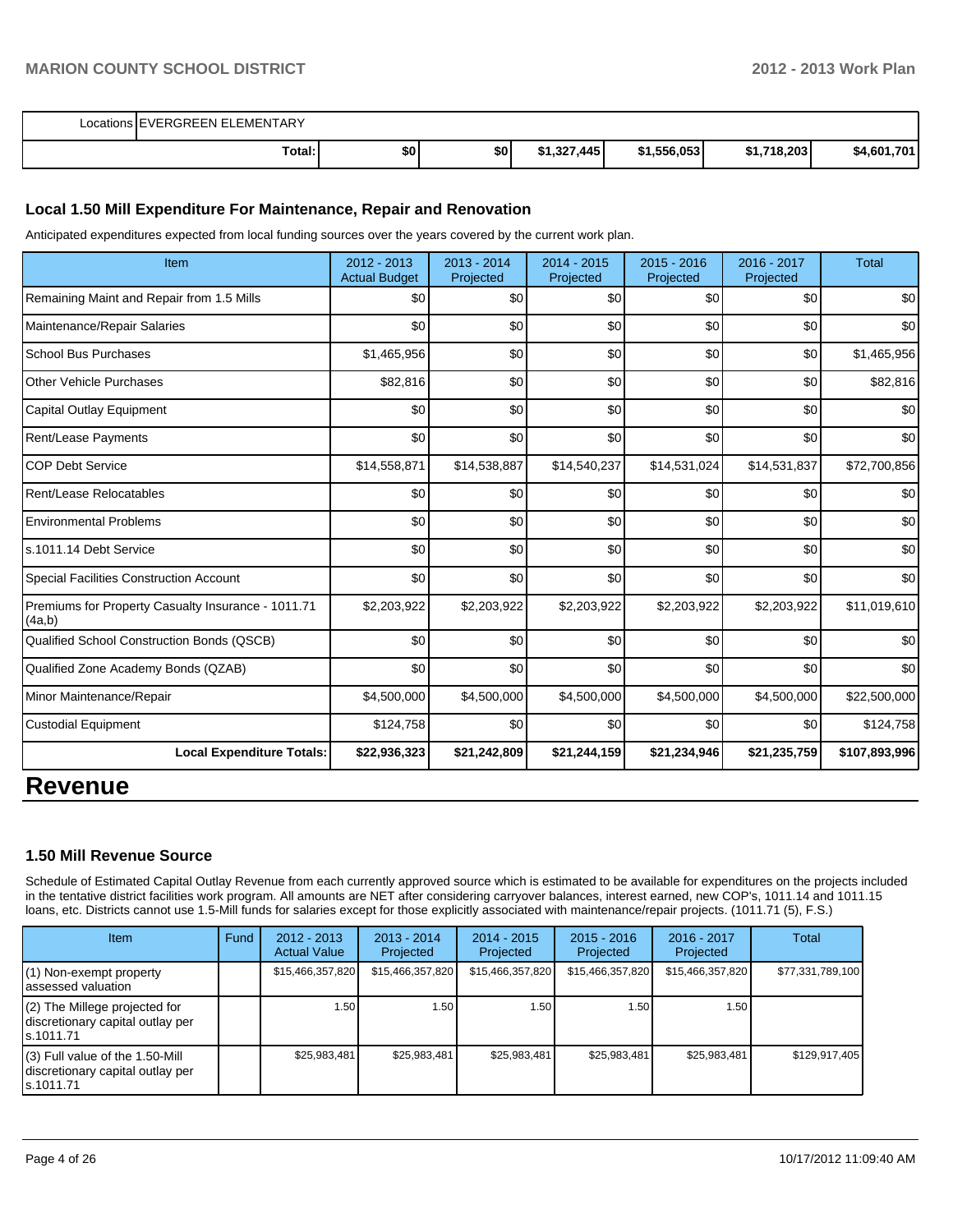| I(4) Value of the portion of the 1.50 I<br>-Mill ACTUALLY levied | 370 | \$22.271.555 | \$22,271,555 | \$22.271.555 | \$22,271,555 | \$22.271.555 | \$111,357,775 |
|------------------------------------------------------------------|-----|--------------|--------------|--------------|--------------|--------------|---------------|
| $(5)$ Difference of lines (3) and (4)                            |     | \$3,711,926  | \$3,711,926  | \$3,711,926  | \$3,711,926  | \$3,711,926  | \$18,559,630  |

### **PECO Revenue Source**

The figure in the row designated "PECO Maintenance" will be subtracted from funds available for new construction because PECO maintenance dollars cannot be used for new construction.

| Item                                 | Fund | $2012 - 2013$<br><b>Actual Budget</b> | $2013 - 2014$<br>Projected | $2014 - 2015$<br>Projected | $2015 - 2016$<br>Projected | $2016 - 2017$<br>Projected | Total       |
|--------------------------------------|------|---------------------------------------|----------------------------|----------------------------|----------------------------|----------------------------|-------------|
| <b>IPECO New Construction</b>        | 340  | \$0 <sub>1</sub>                      | \$0                        | \$138,710                  | \$46.995                   | \$0                        | \$185,705   |
| <b>PECO Maintenance Expenditures</b> |      | \$0                                   | \$0                        | \$1,327,445                | \$1,556,053                | \$1,718,203                | \$4,601,701 |
|                                      |      | \$0                                   | \$0                        | \$1,466,155                | \$1,603,048                | \$1,718,203                | \$4,787,406 |

### **CO & DS Revenue Source**

Revenue from Capital Outlay and Debt Service funds.

| <b>Item</b>                                     | Fund | $2012 - 2013$<br><b>Actual Budget</b> | $2013 - 2014$<br>Projected | $2014 - 2015$<br>Projected | $2015 - 2016$<br>Projected | $2016 - 2017$<br>Projected | Total       |
|-------------------------------------------------|------|---------------------------------------|----------------------------|----------------------------|----------------------------|----------------------------|-------------|
| CO & DS Cash Flow-through<br><b>Distributed</b> | 360  | \$251.967                             | \$251,967                  | \$251.967                  | \$251.967                  | \$251,967                  | \$1,259,835 |
| CO & DS Interest on<br>Undistributed CO         | 360  | \$16,606                              | \$16,606                   | \$16,606                   | \$16,606                   | \$16,606                   | \$83,030    |
|                                                 |      | \$268,573                             | \$268,573                  | \$268,573                  | \$268,573                  | \$268,573                  | \$1,342,865 |

#### **Fair Share Revenue Source**

All legally binding commitments for proportionate fair-share mitigation for impacts on public school facilities must be included in the 5-year district work program.

Nothing reported for this section.

#### **Sales Surtax Referendum**

Specific information about any referendum for a 1-cent or ½-cent surtax referendum during the previous year.

**Did the school district hold a surtax referendum during the past fiscal year 2011 - 2012?**

No

#### **Additional Revenue Source**

Any additional revenue sources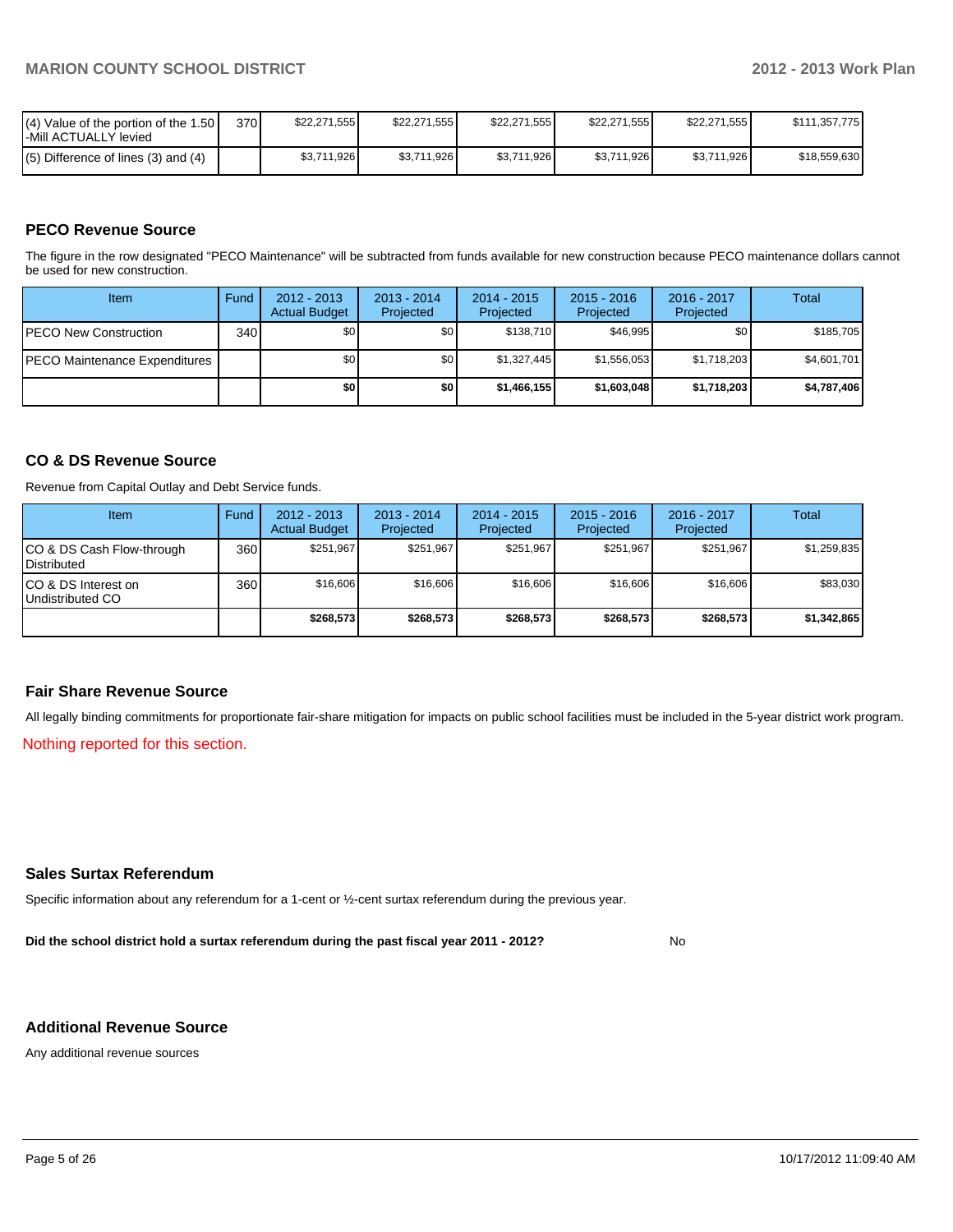| Item                                                                                                                      | 2012 - 2013<br><b>Actual Value</b> | 2013 - 2014<br>Projected | 2014 - 2015<br>Projected | 2015 - 2016<br>Projected | 2016 - 2017<br>Projected | <b>Total</b>   |
|---------------------------------------------------------------------------------------------------------------------------|------------------------------------|--------------------------|--------------------------|--------------------------|--------------------------|----------------|
| Proceeds from a s.1011.14/15 F.S. Loans                                                                                   | \$0                                | \$0                      | \$0                      | \$0                      | \$0                      | \$0            |
| District Bonds - Voted local bond<br>referendum proceeds per s.9, Art VII<br><b>State Constitution</b>                    | \$0                                | \$0                      | \$0                      | \$0                      | \$0                      | \$0            |
| Proceeds from Special Act Bonds                                                                                           | \$0                                | \$0                      | \$0                      | \$0                      | \$0                      | \$0            |
| Estimated Revenue from CO & DS Bond<br>Sale                                                                               | \$0                                | \$0                      | \$0                      | \$0                      | \$0                      | \$0            |
| Proceeds from Voted Capital<br>Improvements millage                                                                       | \$0                                | \$0                      | \$0                      | \$0                      | \$0                      | \$0            |
| Other Revenue for Other Capital Projects                                                                                  | \$0                                | \$0                      | \$0                      | \$0                      | \$0                      | \$0            |
| Proceeds from 1/2 cent sales surtax<br>authorized by school board                                                         | \$0                                | \$0                      | \$0                      | \$0                      | \$0                      | \$0            |
| Proceeds from local governmental<br>infrastructure sales surtax                                                           | \$0                                | \$0                      | \$0                      | \$0                      | \$0                      | \$0            |
| Proceeds from Certificates of<br>Participation (COP's) Sale                                                               | \$0                                | \$0                      | \$0                      | \$0                      | \$0                      | \$0            |
| Classrooms First Bond proceeds amount<br>authorized in FY 1997-98                                                         | \$0                                | \$0                      | \$0                      | \$0                      | \$0                      | \$0            |
| <b>Classrooms for Kids</b>                                                                                                | \$0                                | \$0                      | \$0                      | \$0                      | \$0                      | \$0            |
| <b>District Equity Recognition</b>                                                                                        | \$0                                | \$0                      | \$0                      | \$0                      | \$0                      | \$0            |
| <b>Federal Grants</b>                                                                                                     | \$0                                | \$0                      | \$0                      | \$0                      | \$0                      | \$0            |
| Proportionate share mitigation (actual<br>cash revenue only, not in kind donations)                                       | \$0                                | \$0                      | \$0                      | \$0                      | \$0                      | \$0            |
| Impact fees received                                                                                                      | \$0                                | \$0                      | \$0                      | \$0                      | \$0                      | \$0            |
| Private donations                                                                                                         | \$0                                | \$0                      | \$0                      | \$0                      | \$0                      | \$0            |
| Grants from local governments or not-for-<br>profit organizations                                                         | \$0                                | \$0                      | \$0                      | \$0                      | \$0                      | \$0            |
| Interest, Including Profit On Investment                                                                                  | \$0                                | \$0                      | \$0                      | \$0                      | \$0                      | \$0            |
| Revenue from Bonds pledging proceeds<br>from 1 cent or 1/2 cent Sales Surtax                                              | \$0                                | \$0                      | \$0                      | \$0                      | \$0                      | \$0            |
| <b>Total Fund Balance Carried Forward</b>                                                                                 | \$47,738,391                       | \$0                      | \$0                      | \$1,434,679              | \$0                      | \$49,173,070   |
| General Capital Outlay Obligated Fund<br><b>Balance Carried Forward From Total</b><br><b>Fund Balance Carried Forward</b> | (\$12,246,264)                     | \$0                      | (\$1,434,679)            | \$0                      | \$0                      | (\$13,680,943) |
| Special Facilities Construction Account                                                                                   | \$0                                | \$0                      | \$0                      | \$0                      | \$0                      | \$0            |
| One Cent - 1/2 Cent Sales Surtax Debt<br>Service From Total Fund Balance Carried<br>Forward                               | \$0                                | \$0                      | \$0                      | \$0                      | \$0                      | \$0            |
| Capital Outlay Projects Funds Balance<br>Carried Forward From Total Fund<br><b>Balance Carried Forward</b>                | \$0                                | \$0                      | \$0                      | \$0                      | \$0                      | \$0            |
| <b>Subtotal</b>                                                                                                           | \$35,492,127                       | \$0                      | (\$1,434,679)            | \$1,434,679              | \$0                      | \$35,492,127   |

## **Total Revenue Summary**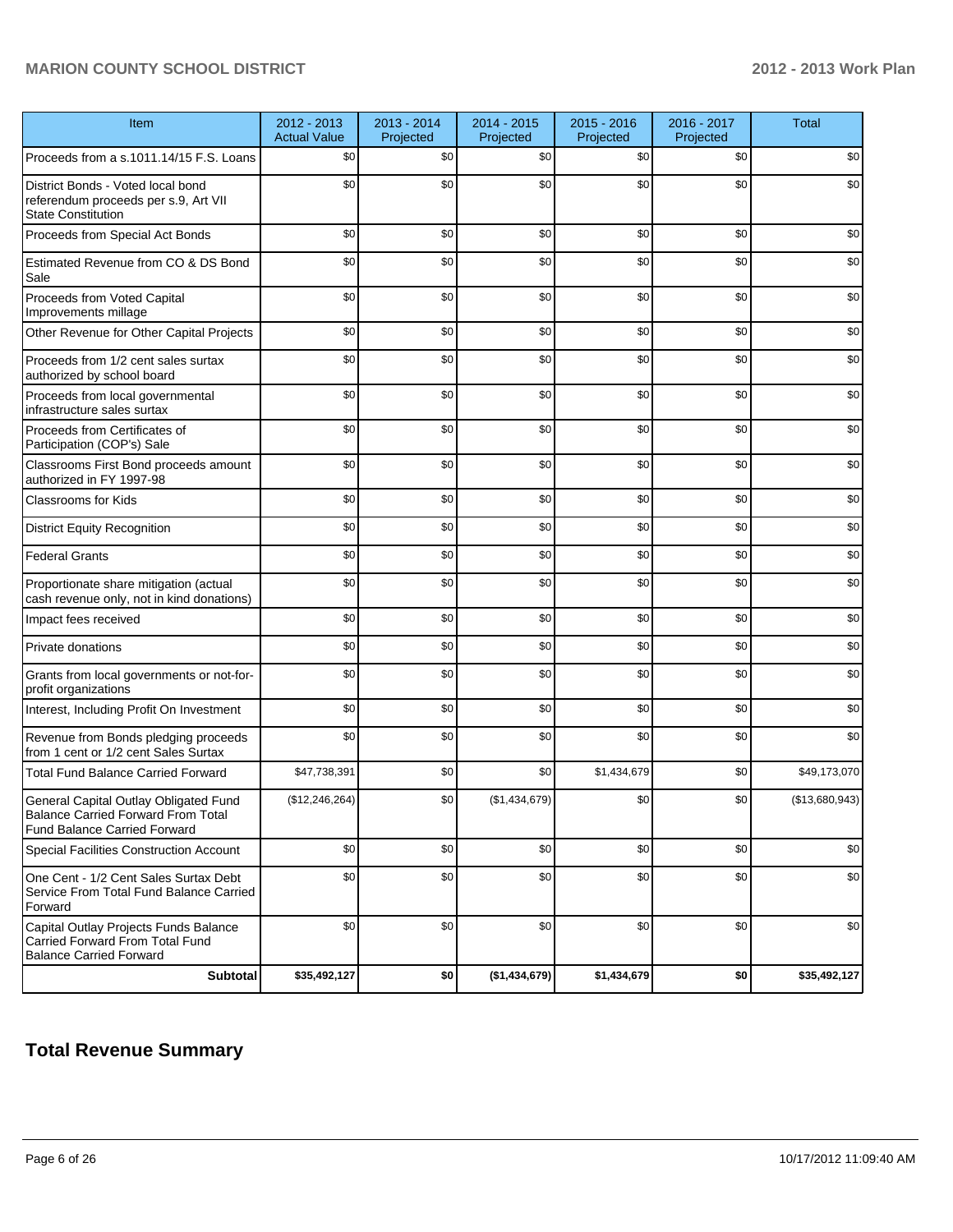| Item Name                                                  | $2012 - 2013$<br><b>Budget</b> | $2013 - 2014$<br>Projected | $2014 - 2015$<br>Projected | $2015 - 2016$<br>Projected | $2016 - 2017$<br>Projected | <b>Five Year Total</b> |
|------------------------------------------------------------|--------------------------------|----------------------------|----------------------------|----------------------------|----------------------------|------------------------|
| Local 1.5 Mill Discretionary Capital Outlay<br>Revenue.    | \$22,271,555                   | \$22,271,555               | \$22,271,555               | \$22,271,555               | \$22,271,555               | \$111,357,775          |
| PECO and 1.5 Mill Maint and Other 1.5<br>Mill Expenditures | $(\$22,936,323)$               | (\$21,242,809)             | $(\$21, 244, 159)$         | (\$21,234,946)             | $(\$21,235,759)$           | (\$107,893,996)        |
| PECO Maintenance Revenue                                   | \$0 <sub>1</sub>               | \$0                        | \$1.327.445                | \$1,556,053                | \$1,718,203                | \$4,601,701            |
| Available 1.50 Mill for New<br><b>Construction</b>         | $($ \$664,768)                 | \$1,028,746                | \$1,027,396                | \$1,036,609                | \$1,035,796                | \$3,463,779            |

| <b>Item Name</b>                     | 2012 - 2013<br><b>Budget</b> | $2013 - 2014$<br>Projected | $2014 - 2015$<br>Projected | $2015 - 2016$<br>Projected | $2016 - 2017$<br>Projected | <b>Five Year Total</b> |
|--------------------------------------|------------------------------|----------------------------|----------------------------|----------------------------|----------------------------|------------------------|
| CO & DS Revenue                      | \$268,573                    | \$268,573                  | \$268,573                  | \$268,573                  | \$268,573                  | \$1,342,865            |
| <b>PECO New Construction Revenue</b> | \$0                          | \$0                        | \$138.710                  | \$46,995                   | \$0                        | \$185,705              |
| <b>Other/Additional Revenue</b>      | \$35,492,127                 | \$0 <sub>1</sub>           | (\$1,434,679)              | \$1,434,679                | \$0                        | \$35,492,127           |
| <b>Total Additional Revenuel</b>     | \$35,760,700                 | \$268,573                  | (\$1,027,396)              | \$1,750,247                | \$268,573                  | \$37,020,697           |
| <b>Total Available Revenue</b>       | \$35,095,932                 | \$1,297,319                | \$0                        | \$2,786,856                | \$1,304,369                | \$40,484,476           |

# **Project Schedules**

#### **Capacity Project Schedules**

A schedule of capital outlay projects necessary to ensure the availability of satisfactory classrooms for the projected student enrollment in K-12 programs.

| <b>Project Description</b>               | Location                  |                          | 2012 - 2013  | 2013 - 2014      | $2014 - 2015$ | $2015 - 2016$ | 2016 - 2017 | Total            | Funded |
|------------------------------------------|---------------------------|--------------------------|--------------|------------------|---------------|---------------|-------------|------------------|--------|
| Legacy Elementary<br>School (School "V") | Location not<br>specified | Planned<br>Cost:         | \$18,295,258 | \$0 <sub>l</sub> | \$0           | \$0           | \$0         | \$18,295,258 Yes |        |
|                                          |                           | <b>Student Stations:</b> | 837          |                  |               |               |             | 837              |        |
|                                          |                           | <b>Total Classrooms:</b> | 46           | ΩI               |               |               | 0           | 46               |        |
|                                          |                           | Gross Sq Ft:             | 128,184      |                  |               |               | 0           | 128,184          |        |
|                                          |                           |                          |              |                  |               |               |             |                  |        |
|                                          |                           | <b>Planned Cost:</b>     | \$18,295,258 | \$0              | \$0           | \$0           | \$0         | \$18,295,258     |        |
|                                          |                           | <b>Student Stations:</b> | 837          | $\Omega$         | 0             | 0             | $\Omega$    | 837              |        |
|                                          | <b>Total Classrooms:</b>  |                          | 46           | ΩI               |               | <sup>0</sup>  | O           | 46               |        |
|                                          |                           | Gross Sq Ft:             | 128,184      | $\Omega$         | O             | U             | 0           | 128,184          |        |

#### **Other Project Schedules**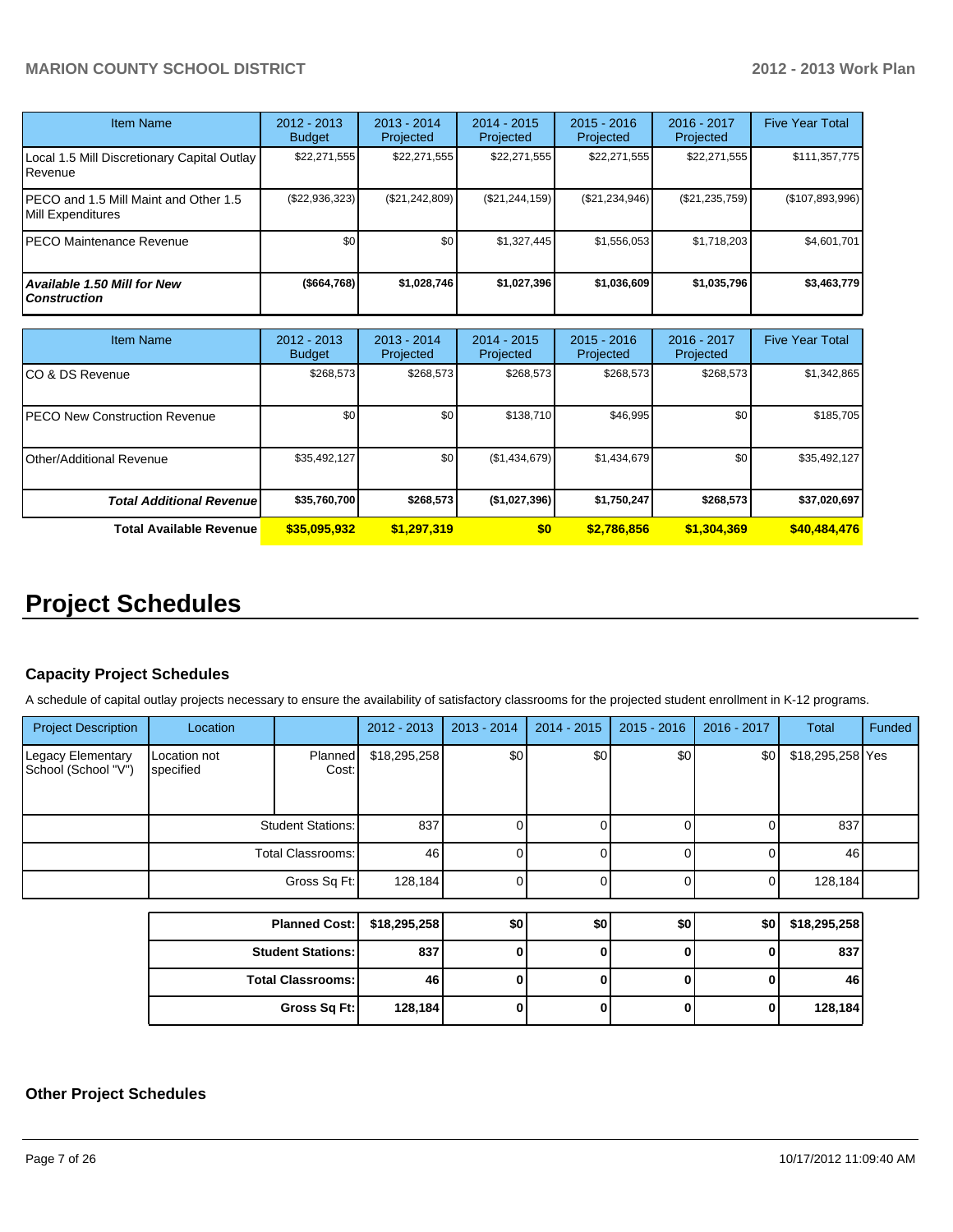Major renovations, remodeling, and additions of capital outlay projects that do not add capacity to schools.

| <b>Project Description</b>                                              | Location                                  | $2012 - 2013$<br>Actual Budget | 2013 - 2014<br>Projected | 2014 - 2015<br>Projected | $2015 - 2016$<br>Projected | 2016 - 2017<br>Projected | <b>Total</b>    | <b>Funded</b> |
|-------------------------------------------------------------------------|-------------------------------------------|--------------------------------|--------------------------|--------------------------|----------------------------|--------------------------|-----------------|---------------|
| Resource Rms, Cust/Rec,<br>Storage, Covered Play Area                   | <b>ANTHONY</b><br><b>ELEMENTARY</b>       | \$0                            | \$0                      | \$0                      | \$2,000,000                | \$0                      | \$2,000,000 No  |               |
| Resource Rms, Cafet. Exp,<br>Cust/Receiving                             | <b>BELLEVIEW</b><br><b>ELEMENTARY</b>     | \$3,100,000                    | \$0                      | \$0                      | \$0                        | \$0                      | \$3,100,000 No  |               |
| Exp. Dining/Multi-Purpose,<br>Renovate School, Parking,<br>Skills Lab   | BELLEVIEW-SANTOS<br><b>ELEMENTARY</b>     | \$0                            | \$0                      | \$0                      | \$0                        | \$12,450,000             | \$12,450,000 No |               |
| Custodial Rec., Multi-Purpose                                           | <b>BELLEVIEW MIDDLE</b>                   | \$2,000,000                    | \$0                      | \$0                      | \$0                        | \$0                      | \$2,000,000 No  |               |
| <b>Covered Dining/Patio</b>                                             | <b>BELLEVIEW MIDDLE</b>                   | \$300,000                      | \$0                      | \$0                      | \$0                        | \$0                      | \$300,000 No    |               |
| Resource Rms., Cust. Rec.,<br>Covered P.E. area                         | <b>COLLEGE PARK</b><br><b>ELEMENTARY</b>  | \$0                            | \$0                      | \$0                      | \$865,800                  | \$0                      | \$865,800 No    |               |
| <b>District Wide Security System</b><br>Installation (4 sch/yr)         | Location not specified                    | \$60,000                       | \$0                      | \$0                      | \$0                        | \$0                      | \$60,000 Yes    |               |
| Custodial receiving, Equip.<br>Storage                                  | <b>DUNNELLON</b><br><b>ELEMENTARY</b>     | \$500,000                      | \$0                      | \$0                      | \$0                        | \$0                      | \$500,000 No    |               |
| Renovate School, Exp.<br>Cafet., Cust. Rec., Multi-<br>Purpose          | <b>DUNNELLON SENIOR</b><br><b>HIGH</b>    | \$0                            | \$29,475,000             | \$0                      | \$0                        | \$0                      | \$29,475,000 No |               |
| <b>Covered Dining/Patio</b>                                             | <b>DUNNELLON SENIOR</b><br><b>HIGH</b>    | \$0                            | \$278,595                | \$0                      | \$0                        | \$0                      | \$278,595 No    |               |
| Renovate School, Exp. Cafet.,<br>Media, Cust. Rec.                      | <b>DUNNELLON MIDDLE</b>                   | \$0                            | \$0                      | \$14,625,000             | \$0                        | \$0                      | \$14,625,000 No |               |
| Resource Rms., Renovate/Exp.<br>Cafet., Cust. Rec./Equip, Clinic        | <b>EAST MARION</b><br><b>ELEMENTARY</b>   | \$0                            | \$0                      | \$11,570,000             | \$0                        | \$0                      | \$11,570,000 No |               |
| Covered P.E., Cust. Rec/Sto.                                            | <b>EVERGREEN</b><br><b>ELEMENTARY</b>     | \$0                            | \$0                      | \$0                      | \$0                        | \$800,000                | \$800,000 No    |               |
| Resource Rms, Cust.<br>Rec./Equip.                                      | <b>FESSENDEN</b><br>ELEMENTARY            | \$0                            | \$0                      | \$0                      | \$0                        | \$400,000                | \$400,000 No    |               |
| <b>Covered Dining/Patio</b>                                             | FORT KING MIDDLE                          | \$300,000                      | \$0                      | \$0                      | \$0                        | \$0                      | \$300,000 No    |               |
| Renovate Sch, Exp. Cafet.,<br>Media, Multi-Purpose                      | FORT KING MIDDLE                          | \$0                            | \$0                      | \$0                      | \$11,000,000               | \$0                      | \$11,000,000 No |               |
| <b>Covered Dining/Patio</b>                                             | FORT MCCOY SCHOOL                         | \$0                            | \$0                      | \$0                      | \$300,000                  | \$0                      | \$300,000 No    |               |
| Resource Rms., Cust.<br>Receiving, Flammable Sto.                       | FORT MCCOY SCHOOL                         | \$0                            | \$0                      | \$1,350,000              | \$0                        | \$0                      | \$1,350,000 No  |               |
| Remodel & Expand Kitchen,<br>Dining, Multi-Purpose Rm.                  | <b>GREENWAY</b><br>ELEMENTARY             | \$0                            | \$0                      | \$0                      | \$2,900,000                | \$0                      | \$2,900,000 No  |               |
| Covered P.E., Primary Skills<br>Lab, Resourse Rooms,<br>Custodial Recv. | <b>HARBOUR VIEW</b><br><b>ELEMENTARY</b>  | \$0                            | \$0                      | 30                       | \$2,150,000                | \$0                      | \$2,150,000 No  |               |
| New Cafeteria.<br>Remodel/Renovate School                               | LAKE WEIR SENIOR<br><b>HIGH</b>           | \$22,110                       | \$0                      | \$0                      | \$0                        | \$0                      | \$22,110 Yes    |               |
| <b>Covered Dining/Patio</b>                                             | LAKE WEIR MIDDLE                          | \$0                            | \$0                      | \$0                      | \$0                        | \$300,000                | \$300,000 No    |               |
| Renovate School, Exp. Cafet.,<br>Media, Multi-Purpose                   | LAKE WEIR MIDDLE                          | \$0                            | \$0                      | \$8,700,000              | \$0                        | \$0                      | \$8,700,000 No  |               |
| Minor Upgrades, Custodial<br>Rec., Flammable Storage                    | <b>MAPLEWOOD</b><br><b>ELEMENTARY</b>     | \$2,155,278                    | \$0                      | \$0                      | \$0                        | \$0                      | \$2,155,278 No  |               |
| Renovate School, Expand<br>Storage, Multi-Purpose                       | <b>NORTH MARION</b><br><b>SENIOR HIGH</b> | \$11,591,000                   | \$0                      | \$0                      | \$0                        | \$0                      | \$11,591,000 No |               |
| Minor Renovations, Covered<br>P.E., Cust. Receiving &<br>Storage        | <b>OCALA SPRINGS</b><br><b>ELEMENTARY</b> | \$0                            | \$4,650,000              | \$0                      | \$0                        | \$0                      | \$4,650,000 No  |               |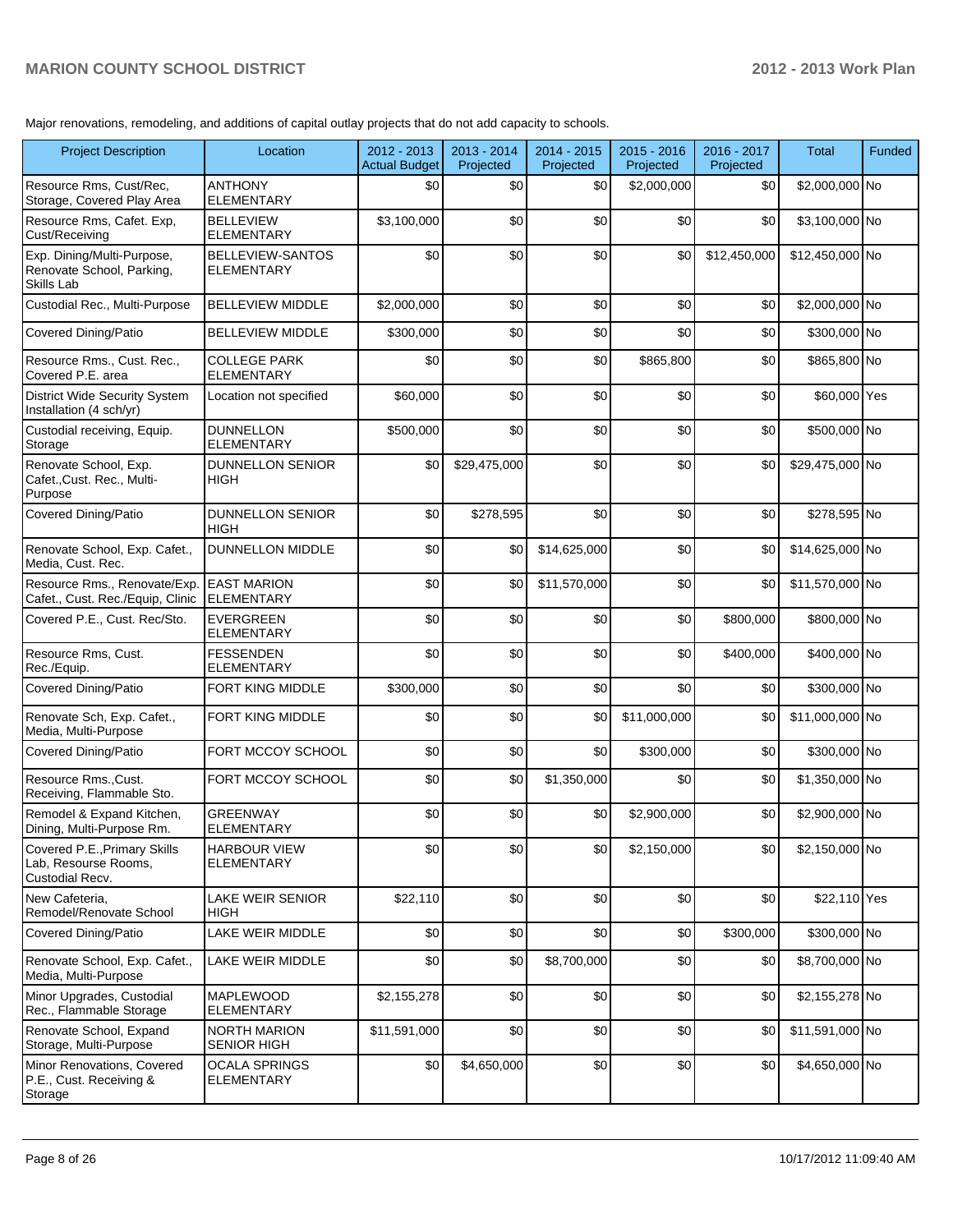| Custodial rec., Equip. Storage                                                | <b>REDDICK-COLLIER</b><br><b>ELEMENTARY</b>                | \$0         | \$0         | \$0         | \$375,000    | \$0         | \$375,000 No    |  |
|-------------------------------------------------------------------------------|------------------------------------------------------------|-------------|-------------|-------------|--------------|-------------|-----------------|--|
| <b>Custodial Receiving, Covered</b><br>P.E., Storage                          | ROMEO ELEMENTARY                                           | \$0         | \$0         | \$0         | \$0          | \$1,100,000 | \$1,100,000 No  |  |
| Renovate/Expand Kitchen &<br>Dining, Custodial Equip., Multi-<br>Purpose      | <b>SADDLEWOOD</b><br><b>ELEMENTARY</b>                     | \$0         | \$0         | \$0         | \$0          | \$2,745,000 | \$2,745,000 No  |  |
| Renovate School, Custodial<br>Rec./Sto., Covered P.E.                         | <b>SHADY HILL</b><br><b>ELEMENTARY</b>                     | \$0         | \$0         | \$0         | \$0          | \$5,250,000 | \$5,250,000 No  |  |
| Expand Cafeteria, Music, & Art<br>Covered P.E., Remodel Media                 | <b>SPARR ELEMENTARY</b>                                    | \$0         | \$0         | \$0         | \$4,154,075  | \$0         | \$4,154,075 No  |  |
| Resource Rms, New Music,<br>Cust. Rec.                                        | STANTON-WEIRSDALE<br><b>ELEMENTARY</b>                     | \$0         | \$1,065,914 | \$0         | \$0          | \$0         | \$1,065,914 No  |  |
| Minor Renovations, Storage,<br>Covered P.E., Custodial<br>Receiving           | <b>SUNRISE ELEMENTARY</b>                                  | \$0         | \$0         | \$7,000,000 | \$0          | \$0         | \$7,000,000 No  |  |
| New Cafeteria, Renovate<br>School                                             | <b>WYOMINA PARK</b><br><b>ELEMENTARY</b>                   | \$0         | \$0         | \$0         | \$13,801,320 | \$0         | \$13,801,320 No |  |
| Transportation Compound, 2 -<br><b>Bay Addition</b>                           | <b>LIBERTY MIDDLE</b>                                      | \$6,907     | \$0         | \$0         | \$0          | \$0         | \$6,907 Yes     |  |
| Land - Purchases                                                              | Location not specified                                     | \$950,000   | \$0         | \$0         | \$0          | \$0         | \$950,000 Yes   |  |
| Add HVAC in three High School Location not specified<br>Gyms (DHS, NMHS, BHS) |                                                            | \$549,591   | \$0         | \$0         | \$0          | \$0         | \$549,591 Yes   |  |
| HVAC Upgrade, Ceiling and<br>Lights                                           | <b>ANTHONY</b><br><b>ELEMENTARY</b>                        | \$1,374,902 | \$0         | \$0         | \$0          | \$0         | \$1,374,902 Yes |  |
| <b>Replace Plumbing Fixtures</b>                                              | <b>BELLEVIEW</b><br><b>ELEMENTARY</b>                      | \$5,000     | \$0         | \$0         | \$0          | \$0         | \$5,000 Yes     |  |
| Replace Make Up Air Bldgs. 5<br>87                                            | <b>BELLEVIEW MIDDLE</b>                                    | \$375,000   | \$0         | \$0         | \$0          | \$0         | \$375,000 Yes   |  |
| Re-roof Bldgs. 1 & 2                                                          | <b>COLLIER FDLRS</b><br><b>CENTER</b>                      | \$300,000   | \$0         | \$0         | \$0          | \$0         | \$300,000 No    |  |
| Re-roof Bldgs 1-3, 5                                                          | <b>FESSENDEN</b><br><b>ELEMENTARY</b>                      | \$1,000,000 | \$0         | \$0         | \$0          | \$0         | \$1,000,000 Yes |  |
| Re-roof Bldgs. 1, 2                                                           | FORT KING MIDDLE                                           | \$900,000   | \$0         | \$0         | \$0          | \$0         | \$900,000 Yes   |  |
| <b>HVAC Upgrades</b>                                                          | FORT MCCOY SCHOOL                                          | \$1,985     | \$0         | \$0         | \$0          | \$0         | \$1,985 Yes     |  |
| Re-roof Bldgs. 1 & 12                                                         | <b>HILLCREST</b><br><b>EXCEPTIONAL ED</b><br><b>CENTER</b> | \$41,138    | \$0         | \$0         | \$0          | \$0         | \$41,138 Yes    |  |
| HVAC Upgrades                                                                 | HOWARD ACADEMY                                             | \$89,779    | \$0         | \$0         | $$0$$        | \$0         | \$89,779 Yes    |  |
| <b>HVAC Cooling Tower</b><br>Replacement                                      | LAKE WEIR MIDDLE                                           | \$100.154   | \$0         | \$0         | \$0          | \$0         | \$100,154 Yes   |  |
| <b>HVAC Upgrade/Fire</b><br>Alarm/Intercom/Covered Dining                     | <b>NORTH MARION</b><br><b>SENIOR HIGH</b>                  | \$3,187,063 | \$0         | \$0         | \$0          | \$0         | \$3,187,063 Yes |  |
| Replace Gutters Bldgs. 1 & 2<br><b>NW Transportation</b>                      | <b>NORTHWEST</b><br><b>TRANSPORTATION</b><br><b>CENTER</b> | \$100,000   | \$0         | \$0         | \$0          | \$0         | \$100,000 No    |  |
| Re-Roof Bldgs. 1-4, 8                                                         | OSCEOLA MIDDLE                                             | \$10,500    | \$0         | \$0         | \$0          | \$0         | \$10,500 Yes    |  |
| <b>HVAC Upgrades</b>                                                          | SPARR ELEMENTARY                                           | \$1,716,365 | \$0         | \$0         | \$0          | \$0         | \$1,716,365 Yes |  |
| Re-roof Bldgs. 1 & 2                                                          | SPARR ELEMENTARY                                           | \$584,109   | \$0         | \$0         | \$0          | \$0         | \$584,109 Yes   |  |
| <b>Upgrade Plumbing Fixtures</b>                                              | <b>WYOMINA PARK</b><br>ELEMENTARY                          | \$5,000     | \$0         | \$0         | \$0          | \$0         | \$5,000 Yes     |  |
| <b>HVAC Upgrades</b>                                                          | <b>DUNNELLON SENIOR</b><br><b>HIGH</b>                     | \$0         | \$0         | \$0         | \$3,550,000  | \$0         | \$3,550,000 No  |  |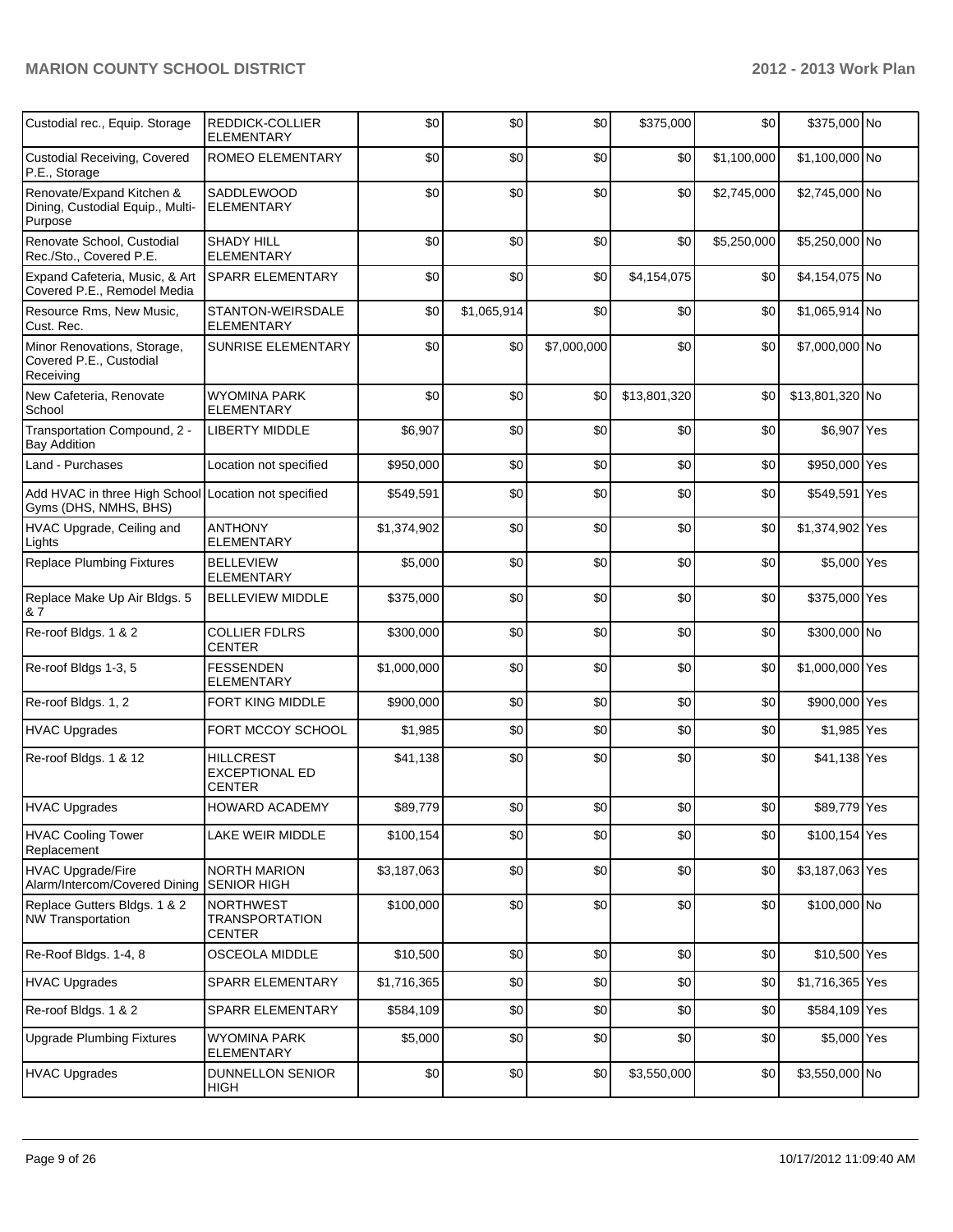| <b>HVAC Upgrades</b>                                            | <b>EMERALD SHORES</b><br><b>ELEMENTARY</b>                                  | \$0         | \$2,225,000 | \$0         | \$0         | \$0         | \$2,225,000 No  |  |
|-----------------------------------------------------------------|-----------------------------------------------------------------------------|-------------|-------------|-------------|-------------|-------------|-----------------|--|
| HVAC Upgrades (remainder in<br>Maint. Expenditure)              | <b>EVERGREEN</b><br><b>ELEMENTARY</b>                                       | \$0         | \$0         | \$0         | \$0         | \$1,304,369 | \$1,304,369 Yes |  |
| <b>HVAC Upgrades</b>                                            | <b>HARBOUR VIEW</b><br><b>ELEMENTARY</b>                                    | \$0         | \$0         | \$2,250,000 | \$0         | \$0         | \$2,250,000 No  |  |
| Upgrade Main Electric & Sub<br>Panels                           | <b>LAKE WEIR MIDDLE</b>                                                     | \$229,024   | \$0         | \$0         | \$0         | \$0         | \$229,024 Yes   |  |
| NW Transportation, HVAC<br>Upgrades                             | <b>NORTHWEST</b><br><b>TRANSPORTATION</b><br><b>CENTER</b>                  | \$215,000   | \$0         | \$0         | \$0         | \$0         | \$215,000 No    |  |
| <b>HVAC Upgrades</b>                                            | <b>OSCEOLA MIDDLE</b>                                                       | \$1,033,283 | \$0         | \$0         | \$0         | \$0         | \$1,033,283 Yes |  |
| <b>HVAC Upgrades</b>                                            | ROMEO ELEMENTARY                                                            | \$0         | \$0         | \$3,038,579 | \$0         | \$0         | \$3,038,579 No  |  |
| District - Wide Covered<br>Walkways                             | Location not specified                                                      | \$300,000   | \$0         | \$0         | \$0         | \$0         | \$300,000 No    |  |
| Permanent Classroom Wall<br>Installation                        | <b>EAST MARION</b><br><b>ELEMENTARY</b>                                     | \$0         | \$0         | \$0         | \$3,900,000 | \$0         | \$3,900,000 No  |  |
| Minor Admin, Renovations                                        | LAKE WEIR MIDDLE                                                            | \$313,633   | \$0         | \$0         | \$0         | \$0         | \$313,633 Yes   |  |
| <b>Expand Parking</b>                                           | <b>MAPLEWOOD</b><br><b>ELEMENTARY</b>                                       | \$0         | \$0         | \$0         | \$0         | \$120,000   | \$120,000 No    |  |
| Flammable Storage, Textbook<br>Storage                          | <b>OAKCREST</b><br><b>ELEMENTARY</b>                                        | \$0         | \$0         | \$0         | \$0         | \$120,000   | \$120,000 No    |  |
| <b>District Wide Security System</b><br>Installation (4 sch/yr) | Location not specified                                                      | \$0         | \$60,000    | \$60,000    | \$60,000    | \$60,000    | \$240,000 No    |  |
| <b>HVAC Upgrades</b>                                            | <b>BELLEVIEW MIDDLE</b>                                                     | \$7,138,202 | \$0         | \$0         | \$0         | \$0         | \$7,138,202 No  |  |
| <b>HVAC Upgrades</b>                                            | <b>BELLEVIEW SENIOR</b><br>HIGH                                             | \$0         | \$0         | \$0         | \$9,500,000 | \$0         | \$9,500,000 No  |  |
| <b>HVAC Upgrades</b>                                            | <b>COLLEGE PARK</b><br><b>ELEMENTARY</b>                                    | \$0         | \$0         | \$0         | \$2,450,000 | \$0         | \$2,450,000 No  |  |
| Re-roof Main Bldg.                                              | <b>COMMUNITY</b><br><b>TECHNICAL &amp; ADULT</b><br><b>EDUCATION CENTER</b> | \$0         | \$1,128,325 | \$0         | \$0         | \$0         | \$1,128,325 Yes |  |
| Re-roof Main Bldg (shingles)                                    | <b>MARION</b><br>SUPERINTENDENT'S<br><b>OFFICE</b>                          | \$0         | \$165,000   | \$0         | \$0         | \$0         | \$165,000 No    |  |
| <b>HVAC Upgrades</b>                                            | <b>DUNNELLON</b><br><b>ELEMENTARY</b>                                       | \$0         | \$0         | \$2,250,000 | \$0         | \$0         | \$2,250,000 No  |  |
| Re-Roof Bldgs 1 (media), 2, 5,<br>16                            | LAKE WEIR MIDDLE                                                            | \$370,411   | \$0         | \$0         | \$0         | \$0         | \$370,411 Yes   |  |
| Re-roof Bldg. 20                                                | <b>MARION TECHNICAL</b><br><b>INSTITUTE</b>                                 | \$125,199   | \$0         | \$0         | \$0         | \$0         | \$125,199 No    |  |
| <b>HVAC Upgrades</b>                                            | <b>MARION TECHNICAL</b><br><b>INSTITUTE</b>                                 | \$0         | \$4,745,000 | \$0         | \$0         | \$0         | \$4,745,000 No  |  |
| <b>HVAC Upgrades</b>                                            | REDDICK-COLLIER<br>ELEMENTARY                                               | \$0         | \$0         | \$0         | \$3,750,000 | \$0         | \$3,750,000 No  |  |
| <b>HVAC Upgrades</b>                                            | <b>SILVER RIVER</b><br><b>ENVIRONMENTAL</b><br><b>MUSEUM</b>                | \$60,000    | \$0         | \$0         | \$0         | \$0         | \$60,000 Yes    |  |
| <b>HVAC Upgrades</b>                                            | SUPPORT SERVICES<br><b>CENTER</b>                                           | \$0         | \$750,000   | \$0         | \$0         | \$0         | \$750,000 No    |  |
| Renovate School, New<br>Auditorium/Multi-purpose                | <b>BELLEVIEW SENIOR</b><br><b>HIGH</b>                                      | \$0         | \$0         | \$0         | \$0         | \$9,500,000 | \$9,500,000 No  |  |
| Renovate Bldg 1, Improve<br>Infrastructure & Life Safety        | <b>COMMUNITY</b><br>TECHNICAL & ADULT<br><b>EDUCATION CENTER</b>            | \$0         | \$6,084,274 | \$0         | \$0         | \$0         | \$6,084,274 No  |  |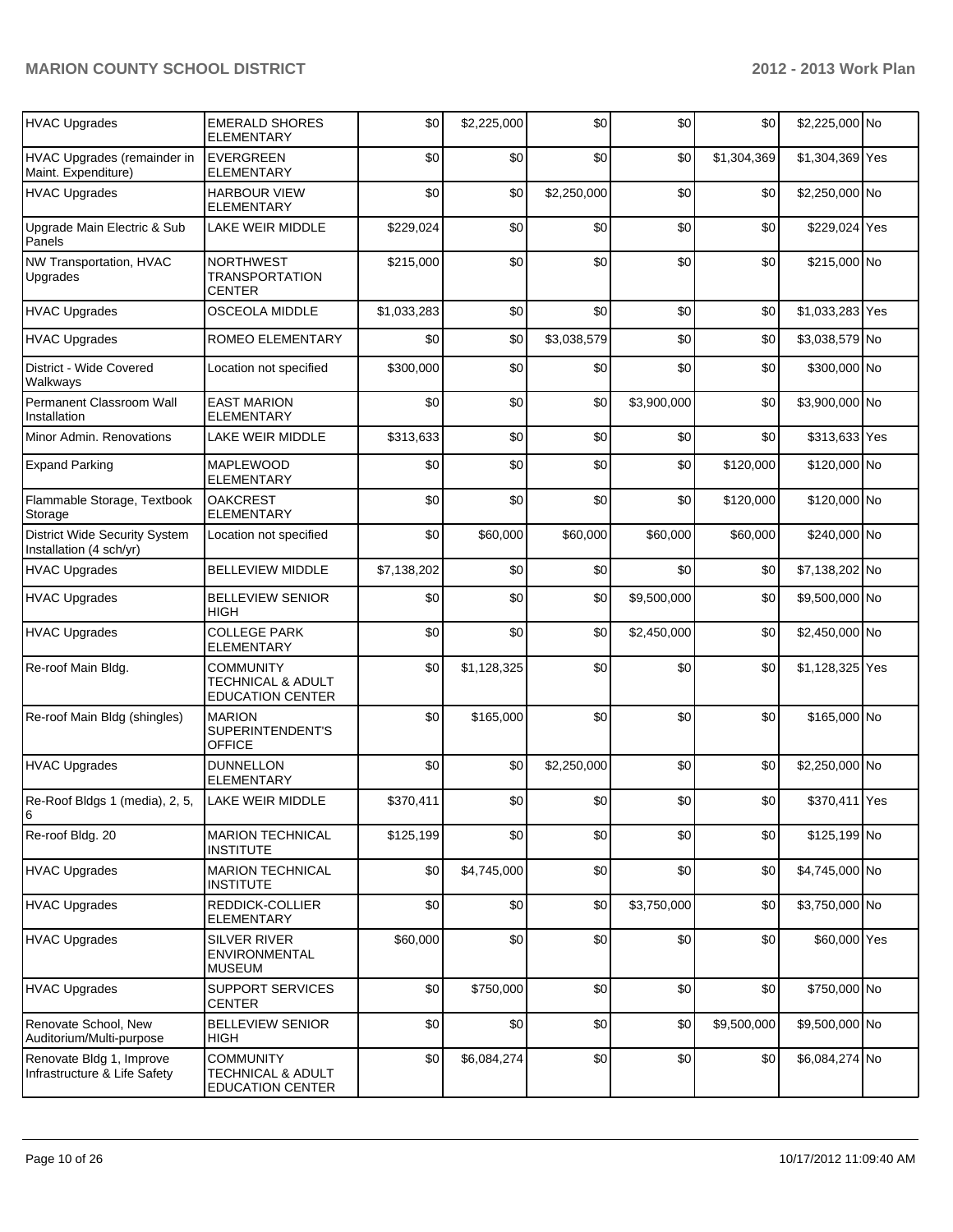| <b>HVAC Upgrades</b>                                                        | <b>MAPLEWOOD</b><br><b>ELEMENTARY</b>                      | \$0         | \$0       | \$0       | \$2,765,950 | \$0         | \$2,765,950 No  |  |
|-----------------------------------------------------------------------------|------------------------------------------------------------|-------------|-----------|-----------|-------------|-------------|-----------------|--|
| <b>HVAC Upgrades</b>                                                        | SUNRISE ELEMENTARY                                         | \$383,040   | \$0       | \$0       | \$0         | \$0         | \$383,040 Yes   |  |
| <b>HVAC Upgrades</b>                                                        | SUNRISE ELEMENTARY                                         | \$0         | \$0       | \$0       | \$0         | \$2,687,163 | \$2,687,163 No  |  |
| District Back-up Data Server                                                | <b>LAKE WEIR SENIOR</b><br><b>HIGH</b>                     | \$6,941     | \$0       | \$0       | \$0         | \$0         | \$6,941 Yes     |  |
| <b>District Wide Security Fencing</b><br>(Harbour View El, Maplewood<br>EI) | Location not specified                                     | \$197,220   | \$0       | \$0       | \$0         | \$0         | \$197,220 Yes   |  |
| New Music & Art, Resc Rms,<br>Cust/Flammable Sto                            | <b>EIGHTH STREET</b><br><b>ELEMENTARY</b>                  | \$0         | \$0       | \$0       | \$0         | \$950,000   | \$950,000 No    |  |
| Covered P.E., Custodial<br>Receiving                                        | <b>EMERALD SHORES</b><br><b>ELEMENTARY</b>                 | \$0         | \$0       | \$0       | \$0         | \$825,000   | \$825,000 No    |  |
| <b>Covered Dining</b>                                                       | FOREST HIGH SCHOOL<br>(NEW)                                | \$0         | \$0       | \$0       | \$0         | \$400,000   | \$400,000 No    |  |
| Custodial Receiving,<br><b>Equipment Storage</b>                            | HAMMETT BOWEN JR.<br><b>ELEMENTARY</b>                     | \$0         | \$0       | \$322,000 | \$0         | \$0         | \$322,000 No    |  |
| Covered Dining, Custodial<br>Receiving, Flam. Sto.                          | <b>HILLCREST</b><br><b>EXCEPTIONAL ED</b><br><b>CENTER</b> | \$0         | \$0       | \$603,000 | \$0         | \$0         | \$603,000 No    |  |
| <b>Covered Dining</b>                                                       | HORIZON ACADEMY AT<br><b>MARION OAKS</b>                   | \$0         | \$0       | \$0       | \$400,000   | \$0         | \$400,000 No    |  |
| <b>Covered Dining</b>                                                       | <b>LIBERTY MIDDLE</b>                                      | \$0         | \$350,000 | \$0       | \$0         | \$0         | \$350,000 No    |  |
| Custodial Equip. Storage                                                    | <b>MARION OAKS</b><br>ELEMENTARY SCHOOL                    | \$0         | \$0       | \$0       | \$0         | \$120,000   | \$120,000 No    |  |
| <b>Covered Dining</b>                                                       | <b>NORTH MARION</b><br><b>SENIOR HIGH</b>                  | \$0         | \$0       | \$0       | \$400,000   | \$0         | \$400,000 No    |  |
| New Dining Facility, Covered<br>Dining, Custodial Receiving                 | <b>OSCEOLA MIDDLE</b>                                      | \$0         | \$0       | \$0       | \$0         | \$5,750,000 | \$5,750,000 No  |  |
| Covered P.E., P.E. Storage                                                  | <b>WARD-HIGHLANDS</b><br><b>ELEMENTARY</b>                 | \$0         | \$0       | \$0       | \$0         | \$750,000   | \$750,000 No    |  |
| <b>Covered Dining</b>                                                       | <b>WEST PORT SENIOR</b><br>HIGH                            | \$0         | \$0       | \$0       | \$0         | \$750,000   | \$750,000 No    |  |
| New Art, Music                                                              | <b>WYOMINA PARK</b><br>ELEMENTARY                          | \$0         | \$0       | \$0       | \$0         | \$507,423   | \$507,423 No    |  |
| Owner FF&E &<br>Fencing/Signage (new<br>classroom wing)                     | <b>EMERALD SHORES</b><br><b>ELEMENTARY</b>                 | \$32,294    | \$0       | \$0       | \$0         | \$0         | \$32,294 Yes    |  |
| Owner FF&E &<br>Fencing/Signage (new<br>classroom wing)                     | FORT MCCOY SCHOOL                                          | \$16,166    | \$0       | \$0       | \$0         | \$0         | \$16,166 Yes    |  |
| <b>HVAC - Duct Replacement</b>                                              | <b>EAST MARION</b><br><b>ELEMENTARY</b>                    | \$1,500,000 | \$0       | \$0       | \$0         | \$0         | \$1,500,000 Yes |  |
| <b>HVAC</b> - Boiler Replacement                                            | <b>EMERALD SHORES</b><br><b>ELEMENTARY</b>                 | \$35,294    | \$0       | \$0       | \$0         | \$0         | \$35,294 Yes    |  |
| HVAC Upgrades Bldgs 16-18                                                   | <b>HOWARD MIDDLE</b>                                       | \$0         | \$0       | \$0       | \$0         | \$2,000,000 | \$2,000,000 No  |  |
| <b>Construct Textbook Storage</b>                                           | NORTH MARION<br><b>MIDDLE</b>                              | \$0         | \$75,000  | \$0       | \$0         | \$0         | \$75,000 No     |  |
| <b>HVAC Upgrades</b>                                                        | PHOENIX CENTER                                             | \$337,500   | \$0       | \$0       | \$0         | \$0         | \$337,500 No    |  |
| District Wide Concrete/Asphalt<br>Resurfacing & Striping                    | Location not specified                                     | \$575,124   | \$0       | \$0       | \$0         | \$0         | \$575,124 Yes   |  |
| District Wide Safety-to-Life                                                | Location not specified                                     | \$200,000   | \$0       | \$0       | \$0         | \$0         | \$200,000 Yes   |  |
| District Wide Playgrounds                                                   | Location not specified                                     | \$25,000    | \$25,000  | \$25,000  | \$0         | \$25,000    | \$100,000 No    |  |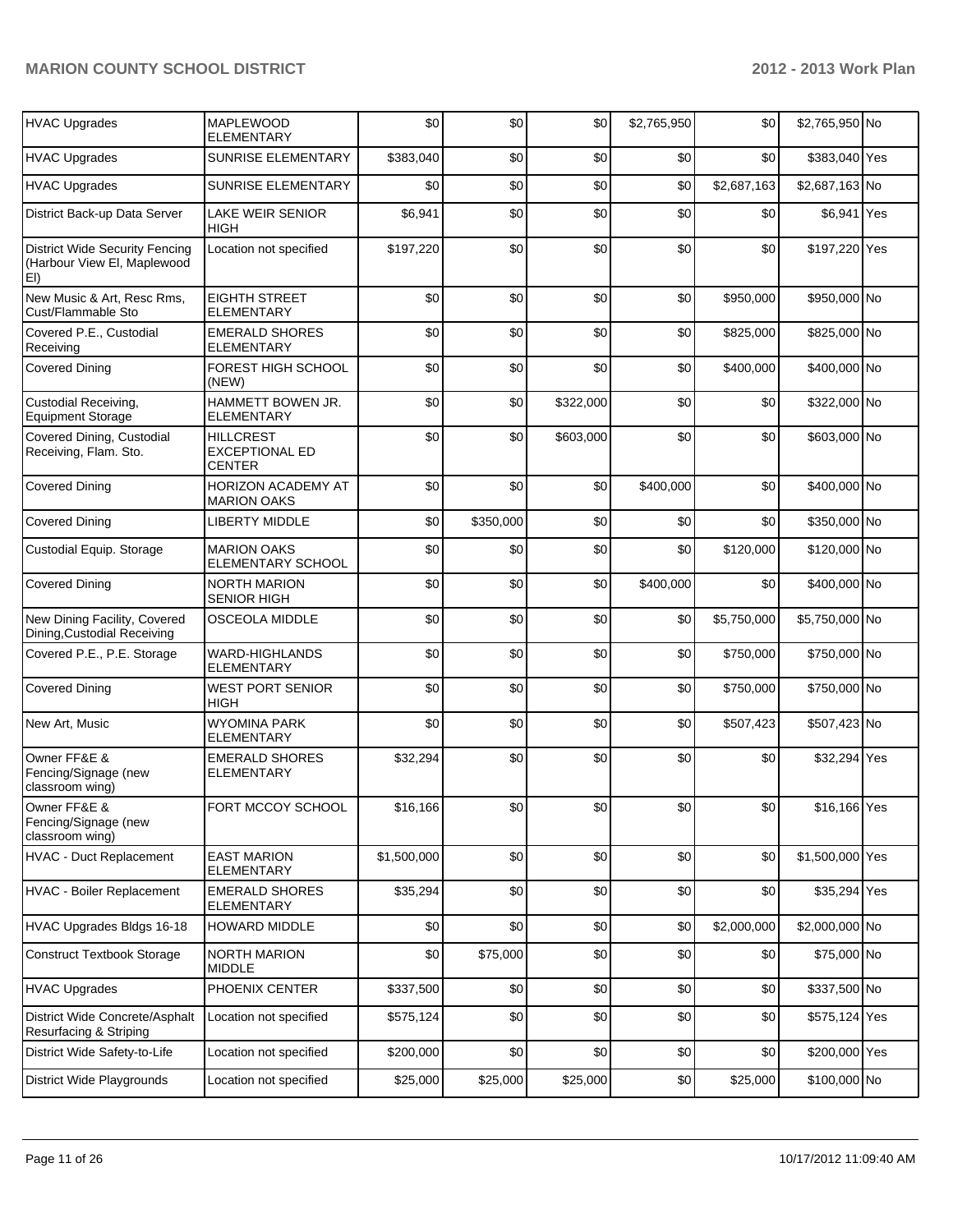| District Wide Portable Repairs,<br>Siding, HVAC, etc.             | Location not specified                    | \$0         | \$75,000    | \$0         | \$0         | \$45,000    | \$120,000 No    |  |
|-------------------------------------------------------------------|-------------------------------------------|-------------|-------------|-------------|-------------|-------------|-----------------|--|
| District Wide Pressure Washing                                    | Location not specified                    | \$35,944    | \$50,000    | \$0         | \$0         | \$0         | \$85,944 Yes    |  |
| District Wide Drop Ceilings                                       | Location not specified                    | \$100,000   | \$100,000   | \$73,852    | \$0         | \$100,000   | \$373,852 No    |  |
| District Wide EMS Controls,<br>Repairs/Upgrades                   | Location not specified                    | \$0         | \$35,000    | \$50,000    | \$60,000    | \$35,000    | \$180,000 No    |  |
| District Wide Fire Alarm &<br>Intercom Upgrades                   | Location not specified                    | \$160,673   | \$0         | \$0         | \$0         | \$0         | \$160,673 Yes   |  |
| District Wide ADA Compliance                                      | Location not specified                    | \$56,792    | \$56,405    | \$0         | \$0         | \$0         | \$113,197 Yes   |  |
| <b>District Wide Bath Partitions</b>                              | Location not specified                    | \$30,000    | \$0         | \$0         | \$0         | \$0         | \$30,000 No     |  |
| District Wide Door/Hardware<br>Replacement                        | Location not specified                    | \$0         | \$50,000    | \$0         | \$0         | \$0         | \$50,000 No     |  |
| <b>District Wide Painting</b>                                     | Location not specified                    | \$0         | \$62,589    | \$0         | \$0         | \$0         | \$62,589 Yes    |  |
| <b>District Wide Flooring</b><br>Replacement                      | Location not specified                    | \$0         | \$460,970   | \$0         | \$0         | \$0         | \$460,970 No    |  |
| <b>District Wide Gutter</b><br>Replacement                        | Location not specified                    | \$0         | \$100,000   | \$0         | \$100,000   | \$50,000    | \$250,000 No    |  |
| District Wide HVAC/Wall Hung<br>Unit Upgrades                     | Location not specified                    | \$0         | \$0         | \$0         | \$0         | \$40,000    | \$40,000 No     |  |
| <b>Bus purchases</b>                                              | Location not specified                    | \$2,175,000 | \$2,175,000 | \$2,175,000 | \$2,175,000 | \$2,175,000 | \$10,875,000 No |  |
| Owner FF&E, Minor<br>Technology from ESE ADD.                     | STANTON-WEIRSDALE<br><b>ELEMENTARY</b>    | \$31,626    | \$0         | \$0         | \$0         | \$0         | \$31,626 Yes    |  |
| <b>HVAC Upgrades</b>                                              | <b>SHADY HILL</b><br>ELEMENTARY           | \$754       | \$0         | \$0         | \$0         | \$0         | \$754 Yes       |  |
| <b>Expand Cafeteria</b>                                           | NORTH MARION<br><b>SENIOR HIGH</b>        | \$0         | \$0         | \$0         | \$1,481,674 | \$0         | \$1,481,674 Yes |  |
| Re-roof Buildings 1-4<br>(remainder under Maint.<br>Expenditures) | <b>NORTH MARION</b><br><b>SENIOR HIGH</b> | \$0         | \$0         | \$0         | \$1,305,182 | \$0         | \$1,305,182 Yes |  |
| District Wide Concrete/Asphalt<br>Resurfacing & Striping          | Location not specified                    | \$0         | \$453,852   | \$0         | \$500,000   | \$400,000   | \$1,353,852 No  |  |
| Re-roof Buildings 14-16                                           | <b>VANGUARD SENIOR</b><br>HIGH            | \$0         | \$0         | \$60,000    | \$0         | \$0         | \$60,000 No     |  |
| District Wide Portable Repairs,<br>Siding, HVAC, etc.             | Location not specified                    | \$96,475    | \$0         | \$0         | \$0         | \$0         | \$96,475 Yes    |  |
| District Wide EMS Controls,<br>Repairs/Upgrades                   | Location not specified                    | \$30,922    | \$0         | \$0         | \$0         | \$0         | \$30,922 Yes    |  |
| District Wide Door/Hardware<br>Replacement                        | Location not specified                    | \$50,000    | \$0         | \$0         | \$0         | \$0         | \$50,000 Yes    |  |
| <b>District Wide Flooring</b><br>Replacement                      | Location not specified                    | \$234,222   | \$0         | \$0         | \$0         | \$0         | \$234,222 Yes   |  |
| <b>District Wide Gutter</b><br>Replacement                        | Location not specified                    | \$164,396   | \$0         | \$0         | \$0         | \$0         | \$164,396 Yes   |  |
| District Wide HVAC/Wall Hung<br>Unit Upgrades                     | Location not specified                    | \$907       | \$0         | \$0         | \$0         | \$0         | \$907 Yes       |  |
| District Wide Infrastructure<br>(Hillcrest Ancillary)             | Location not specified                    | \$5,930     | \$0         | \$0         | \$0         | \$0         | \$5,930 Yes     |  |
| School Technology<br>Infrastructure Upgrades                      | Location not specified                    | \$6,825,400 | \$0         | \$0         | \$0         | \$0         | \$6,825,400 No  |  |
| <b>District Technology</b><br>Infrastructure Upgrades             | Location not specified                    | \$415,000   | \$415,000   | \$280,000   | \$280,000   | \$280,000   | \$1,670,000 No  |  |
| <b>Computer Refresh</b><br>(Replacement)                          | Location not specified                    | \$0         | \$2,159,150 | \$2,000,000 | \$1,200,000 | \$1,200,000 | \$6,559,150 No  |  |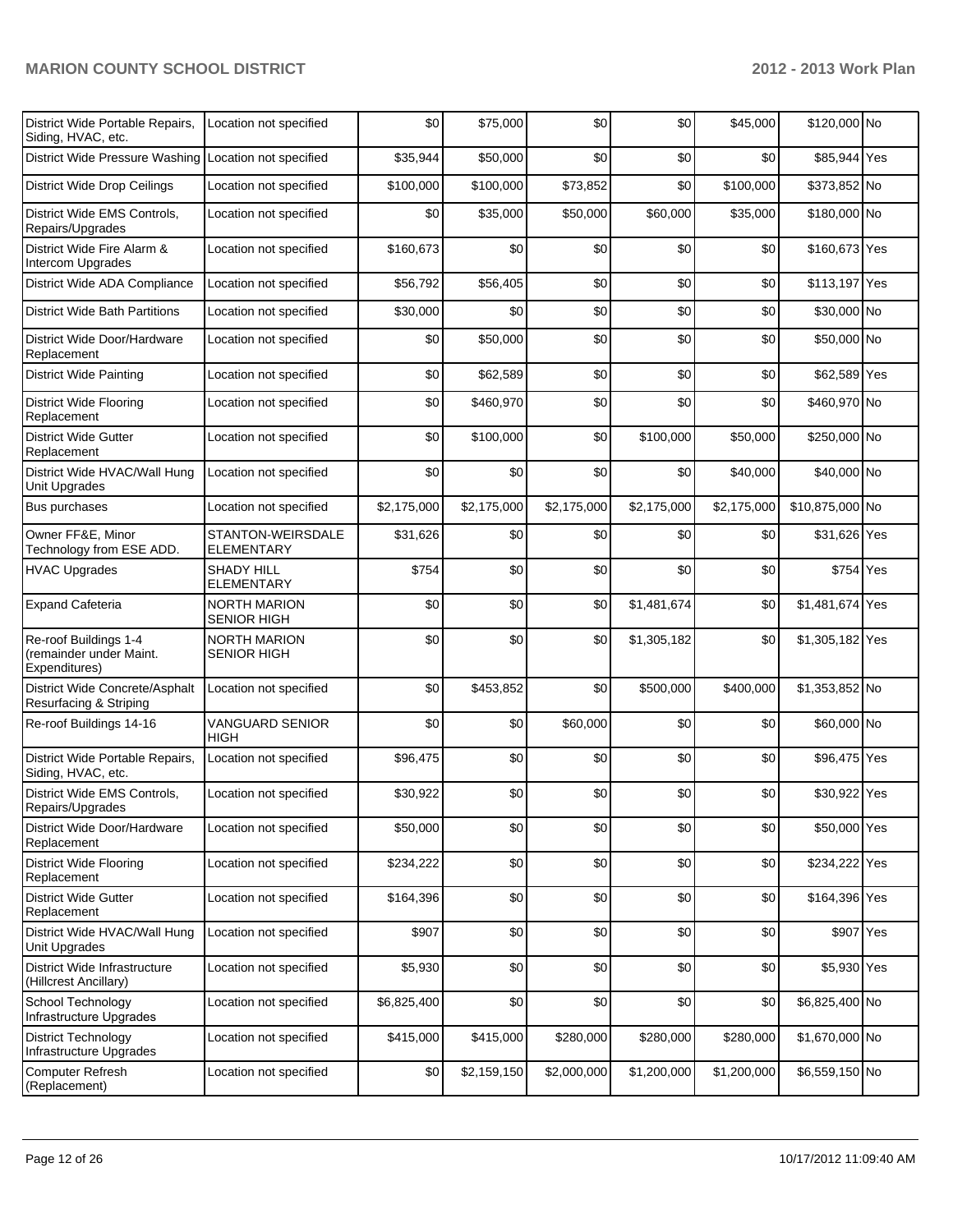| <b>Engaged Classroom</b><br>Technology                 | Location not specified | \$0          | \$972,800    | \$992,000    | \$992,000    | \$992,000 | \$3,948,800 No               |  |
|--------------------------------------------------------|------------------------|--------------|--------------|--------------|--------------|-----------|------------------------------|--|
| <b>Projector Replacements</b>                          | Location not specified | \$0          | \$200,000    | \$200,000    | \$200,000    | \$200,000 | \$800,000 No                 |  |
| Infrastructure Re-wire<br>(intercom)                   | Location not specified | \$0          | \$350,000    | \$350,000    | \$350,000    | \$350,000 | \$1,400,000 No               |  |
| Belleview HS Infrastructure Re-<br>wire (CAT 6 Plant)  | Location not specified | \$0          | \$375,000    | \$0          | \$0          | \$0       | \$375,000 No                 |  |
| North Marion HS Infrastructure<br>Re-wire Bldgs 8 & 18 | Location not specified | \$50,000     | \$0          | \$0          | \$0          | \$0       | \$50,000 No                  |  |
| <b>Vehicles Tech Services</b>                          | Location not specified | \$191,452    | \$0          | \$0          | \$0          | \$0       | \$191,452 No                 |  |
| School Infrastructure<br>(Technology)                  | Location not specified | \$200,000    | \$0          | \$0          | \$0          | \$0       | \$200,000 No                 |  |
|                                                        |                        | \$55,274,705 | \$59,167,874 | \$57,974,431 | \$72,966,001 |           | \$54,780,955   \$300,163,966 |  |

#### **Additional Project Schedules**

Any projects that are not identified in the last approved educational plant survey.

Nothing reported for this section.

#### **Non Funded Growth Management Project Schedules**

Schedule indicating which projects, due to planned development, that CANNOT be funded from current revenues projected over the next five years.

Nothing reported for this section.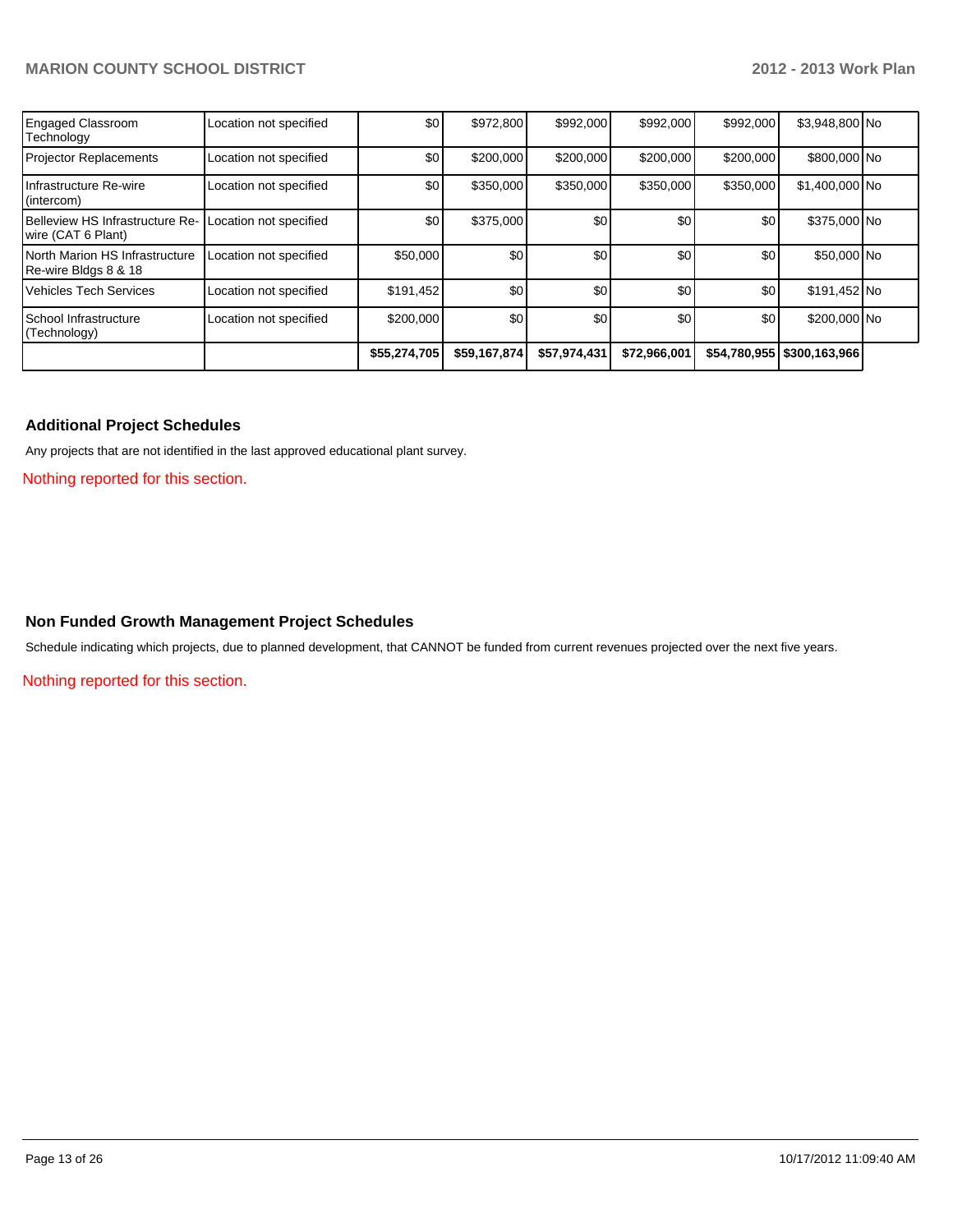## **Capacity Tracking**

| Location                                                                           | $2012 -$<br>2013 Satis.<br>Stu. Sta. | Actual<br>$2012 -$<br>2013 FISH<br>Capacity | Actual<br>$2011 -$<br>2012<br><b>COFTE</b> | # Class<br><b>Rooms</b> | Actual<br>Average<br>$2012 -$<br>2013 Class<br><b>Size</b> | Actual<br>$2012 -$<br>2013<br><b>Utilization</b> | <b>New</b><br>Stu.<br>Capacity | <b>New</b><br>Rooms to<br>be<br>Added/Re<br>moved | Projected<br>$2016 -$<br>2017<br><b>COFTE</b> | Projected<br>$2016 -$<br>2017<br><b>Utilization</b> | Projected<br>$2016 -$<br>2017 Class<br><b>Size</b> |
|------------------------------------------------------------------------------------|--------------------------------------|---------------------------------------------|--------------------------------------------|-------------------------|------------------------------------------------------------|--------------------------------------------------|--------------------------------|---------------------------------------------------|-----------------------------------------------|-----------------------------------------------------|----------------------------------------------------|
| <b>HOWARD MIDDLE</b>                                                               | 1,714                                | 1,562                                       | 1,057                                      | 73                      | 14                                                         | 68.00 %                                          | $\Omega$                       | $\Omega$                                          | 996                                           | 64.00%                                              | 14                                                 |
| Ianthony<br><b>ELEMENTARY</b>                                                      | 449                                  | 449                                         | 343                                        | 24                      | 14                                                         | 76.00 %                                          | 0                              | $\Omega$                                          | 353                                           | 79.00 %                                             | 15                                                 |
| <b>BELLEVIEW</b><br><b>ELEMENTARY</b>                                              | 786                                  | 786                                         | 637                                        | 43                      | 15                                                         | 81.00 %                                          | $\Omega$                       | $\Omega$                                          | 621                                           | 79.00 %                                             | 14                                                 |
| <b>BELLEVIEW-SANTOS</b><br>ELEMENTARY                                              | 887                                  | 887                                         | 793                                        | 47                      | 17                                                         | 89.00 %                                          | -44                            | $-2$                                              | 672                                           | 80.00%                                              | 15                                                 |
| <b>REDDICK-COLLIER</b><br><b>ELEMENTARY</b>                                        | 686                                  | 686                                         | 354                                        | 39                      | 9                                                          | 52.00 %                                          | 0                              | $\Omega$                                          | 368                                           | 54.00 %                                             | 9                                                  |
| <b>DUNNELLON MIDDLE</b>                                                            | 1,143                                | 1,028                                       | 648                                        | 52                      | 12                                                         | 63.00 %                                          | $-59$                          | $-3$                                              | 672                                           | 69.00%                                              | 14                                                 |
| <b>EAST MARION</b><br><b>ELEMENTARY</b>                                            | 750                                  | 750                                         | 701                                        | 41                      | 17                                                         | 94.00 %                                          | -22                            | $-1$                                              | 654                                           | 90.00%                                              | 16                                                 |
| <b>EIGHTH STREET</b><br><b>ELEMENTARY</b>                                          | 348                                  | 348                                         | 330                                        | 18                      | 18                                                         | 95.00 %                                          | 0                              | $\Omega$                                          | 326                                           | 94.00 %                                             | 18                                                 |
| <b>FESSENDEN</b><br><b>ELEMENTARY</b>                                              | 464                                  | 464                                         | 446                                        | 26                      | 17                                                         | 96.00 %                                          | $\Omega$                       | $\Omega$                                          | 455                                           | 98.00 %                                             | 18                                                 |
| <b>FORT KING MIDDLE</b>                                                            | 1,434                                | 1,290                                       | 1,156                                      | 61                      | 19                                                         | 90.00 %                                          | 0                              | $\overline{0}$                                    | 1,245                                         | 97.00 %                                             | 20                                                 |
| <b>WARD-HIGHLANDS</b><br><b>ELEMENTARY</b>                                         | 831                                  | 831                                         | 798                                        | 46                      | 17                                                         | 96.00 %                                          | 0                              | $\Omega$                                          | 704                                           | 85.00 %                                             | 15                                                 |
| <b>LAKE WEIR MIDDLE</b>                                                            | 1,489                                | 1,340                                       | 1,300                                      | 65                      | 20                                                         | 97.00 %                                          | -40                            | $-2$                                              | 1,123                                         | 86.00 %                                             | 18                                                 |
| MADISON STREET<br><b>ACADEMY OF VISUAL</b><br><b>AND PERFORMING</b><br><b>ARTS</b> | 488                                  | 488                                         | 462                                        | 26                      | 18                                                         | 95.00 %                                          | $\Omega$                       | 0                                                 | 449                                           | 92.00%                                              | 17                                                 |
| DR N H JONES<br>ELEMENTARY                                                         | 822                                  | 822                                         | 746                                        | 44                      | 17                                                         | 91.00 %                                          | 0                              | $\Omega$                                          | 782                                           | 95.00 %                                             | 18                                                 |
| INORTH MARION<br><b>SENIOR HIGH</b>                                                | 1,814                                | 1,723                                       | 1,281                                      | 76                      | 17                                                         | 74.00 %                                          | $\Omega$                       | $\Omega$                                          | 917                                           | 53.00 %                                             | 12                                                 |
| <b>OAKCREST</b><br><b>ELEMENTARY</b>                                               | 769                                  | 769                                         | 695                                        | 44                      | 16                                                         | 90.00 %                                          | 44                             | $\overline{2}$                                    | 987                                           | 121.00%                                             | 21                                                 |
| <b>IMARION TECHNICAL</b><br><b>INSTITUTE</b>                                       | 365                                  | 273                                         | 285                                        | 16                      | 18                                                         | 104.00 %                                         | 0                              | $\Omega$                                          | 311                                           | 114.00%                                             | 19                                                 |
| <b>OSCEOLA MIDDLE</b>                                                              | 945                                  | 850                                         | 956                                        | 42                      | 23                                                         | 112.00 %                                         | 0                              | $\Omega$                                          | 868                                           | 102.00%                                             | 21                                                 |
| SPARR ELEMENTARY                                                                   | 494                                  | 494                                         | 344                                        | 27                      | 13                                                         | 70.00 %                                          | $-36$                          | $-2$                                              | 406                                           | 89.00 %                                             | 16                                                 |
| SOUTH OCALA<br><b>IELEMENTARY</b>                                                  | 728                                  | 728                                         | 651                                        | 40                      | 16                                                         | 89.00 %                                          | 0                              | 0                                                 | 683                                           | 94.00 %                                             | 17                                                 |
| <b>STANTON-WEIRSDALE</b><br><b>ELEMENTARY</b>                                      | 588                                  | 588                                         | 484                                        | 32                      | 15                                                         | 82.00 %                                          | $-22$                          | $-1$                                              | 528                                           | 93.00 %                                             | 17                                                 |
| WYOMINA PARK<br>ELEMENTARY                                                         | 456                                  | 456                                         | 536                                        | 26                      | 21                                                         | 118.00 %                                         | 0                              | $\overline{0}$                                    | 562                                           | 123.00 %                                            | 22                                                 |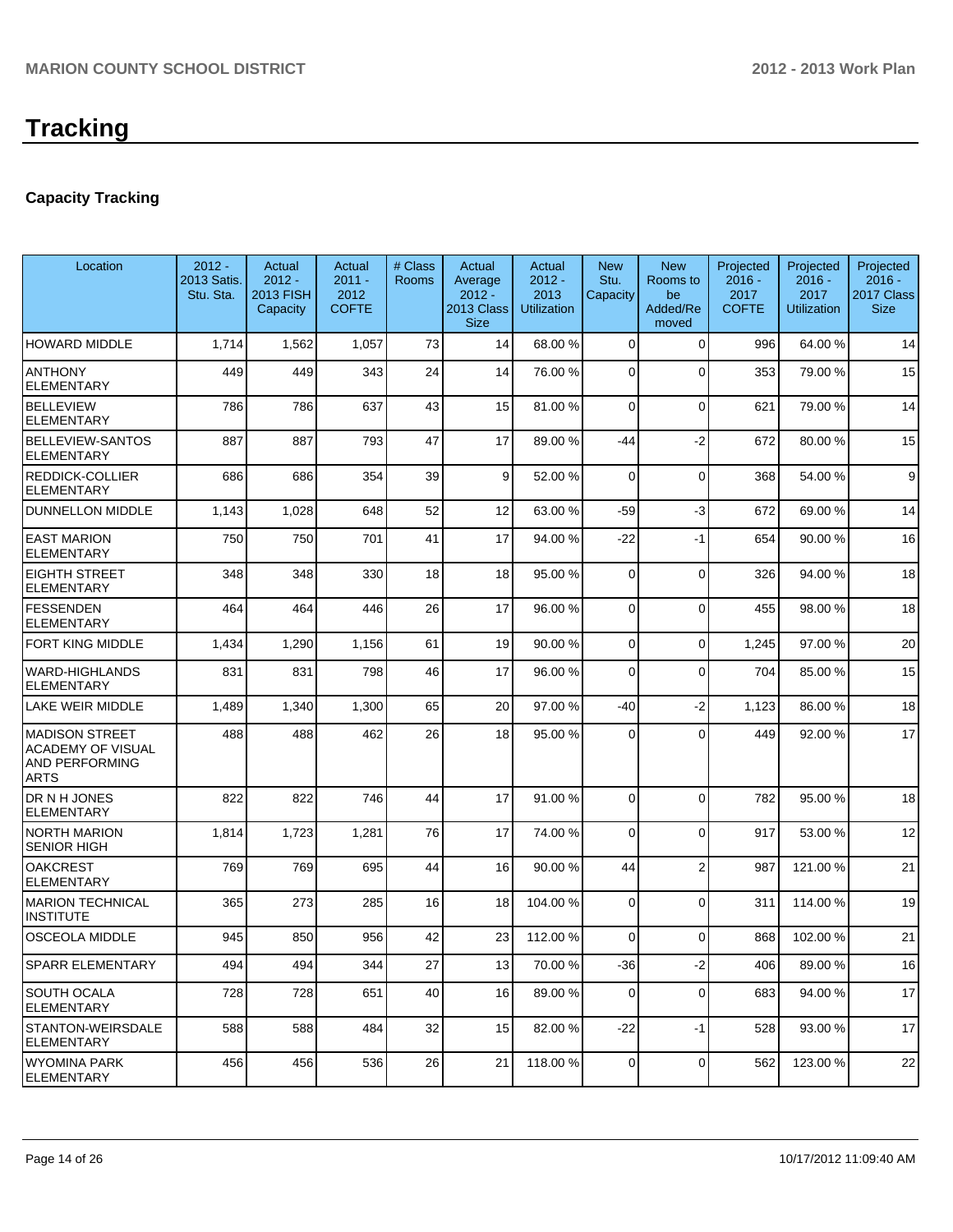| VANGUARD SENIOR<br><b>HIGH</b>                                              | 1,928    | 1,831       | 1,721    | 77          | 22              | 94.00 %  | $\overline{0}$ | 0              | 1,783       | 97.00 %  | 23             |
|-----------------------------------------------------------------------------|----------|-------------|----------|-------------|-----------------|----------|----------------|----------------|-------------|----------|----------------|
| <b>HILLCREST</b><br>EXCEPTIONAL ED<br><b>CENTER</b>                         | 247      | 247         | 151      | 24          | 6 <sup>1</sup>  | 61.00%   | $\Omega$       | $\mathbf{0}$   | 202         | 82.00%   | 8              |
| NORTH MARION<br><b>MIDDLE</b>                                               | 1,117    | 1,005       | 791      | 50          | 16              | 79.00 %  | $-40$          | $-2$           | 673         | 70.00%   | 14             |
| LAKE WEIR SENIOR<br><b>HIGH</b>                                             | 2,095    | 1,990       | 1,601    | 88          | 18              | 80.00 %  | $\Omega$       | $\mathbf 0$    | 1,671       | 84.00%   | 19             |
| PHOENIX CENTER                                                              | $\Omega$ | $\mathbf 0$ | $\Omega$ | $\mathbf 0$ | $\Omega$        | 0.00%    | $\Omega$       | 0              | $\mathbf 0$ | 0.00%    | $\overline{0}$ |
| <b>DUNNELLON SENIOR</b><br><b>HIGH</b>                                      | 1,271    | 1,143       | 1,092    | 52          | 21              | 96.00 %  | $\Omega$       | 0              | 1,106       | 97.00 %  | 21             |
| FORT MCCOY SCHOOL                                                           | 1,571    | 1,413       | 1,016    | 70          | 15              | 72.00 %  | $-40$          | $-2$           | 951         | 69.00 %  | 14             |
| <b>OCALA SPRINGS</b><br><b>ELEMENTARY</b>                                   | 564      | 564         | 606      | 30          | 20              | 107.00 % | $\Omega$       | $\mathbf{0}$   | 614         | 109.00%  | 20             |
| <b>SHADY HILL</b><br><b>ELEMENTARY</b>                                      | 713      | 713         | 622      | 38          | 16              | 87.00 %  | $\Omega$       | $\mathbf 0$    | 644         | 90.00%   | 17             |
| <b>EMERALD SHORES</b><br><b>ELEMENTARY</b>                                  | 713      | 713         | 628      | 38          | 17              | 88.00 %  | $\Omega$       | $\mathbf 0$    | 539         | 76.00 %  | 14             |
| <b>SUNRISE ELEMENTARY</b>                                                   | 971      | 971         | 664      | 53          | 13              | 68.00 %  | $-5$           | $-1$           | 851         | 88.00%   | 16             |
| <b>EVERGREEN</b><br><b>ELEMENTARY</b>                                       | 750      | 750         | 553      | 41          | 13              | 74.00 %  | $\Omega$       | $\mathbf{0}$   | 549         | 73.00 %  | 13             |
| <b>HARBOUR VIEW</b><br><b>ELEMENTARY</b>                                    | 828      | 828         | 722      | 46          | 16              | 87.00 %  | $\overline{0}$ | $\mathbf{0}$   | 822         | 99.00 %  | 18             |
| <b>MAPLEWOOD</b><br><b>ELEMENTARY</b>                                       | 793      | 793         | 824      | 51          | 16              | 104.00 % | $\overline{0}$ | $\mathbf 0$    | 632         | 80.00 %  | 12             |
| ROMEO ELEMENTARY                                                            | 760      | 760         | 776      | 40          | 19              | 102.00 % | $\overline{0}$ | $\mathbf 0$    | 747         | 98.00 %  | 19             |
| <b>BELLEVIEW MIDDLE</b>                                                     | 1,375    | 1,237       | 1,122    | 60          | 19              | 91.00 %  | $\overline{0}$ | $\mathbf 0$    | 1,069       | 86.00%   | 18             |
| <b>DUNNELLON</b><br><b>ELEMENTARY</b>                                       | 648      | 648         | 686      | 36          | 19              | 106.00 % | $\Omega$       | $\Omega$       | 611         | 94.00%   | 17             |
| <b>COLLEGE PARK</b><br><b>ELEMENTARY</b>                                    | 784      | 784         | 697      | 44          | 16              | 89.00 %  | $\overline{0}$ | 0              | 783         | 100.00 % | 18             |
| <b>COMMUNITY</b><br><b>TECHNICAL &amp; ADULT</b><br><b>EDUCATION CENTER</b> | 465      | 697         | 29       | 23          | 1               | 4.00 %   | $\Omega$       | $\Omega$       | 30          | 4.00 %   | $\mathbf{1}$   |
| <b>BELLEVIEW SENIOR</b><br>HIGH                                             | 1,625    | 1,543       | 1,447    | 65          | 22              | 94.00 %  | $\Omega$       | $\Omega$       | 1,272       | 82.00%   | 20             |
| GREENWAY<br><b>ELEMENTARY</b>                                               | 1,012    | 1,012       | 922      | 54          | 17 <sup>1</sup> | 91.00 %  | $-242$         | $-13$          | 610         | 79.00 %  | 15             |
| <b>SADDLEWOOD</b><br>ELEMENTARY                                             | 816      | 816         | 741      | 46          | 16              | 91.00 %  | $\overline{0}$ | 0              | 937         | 115.00 % | 20             |
| WEST PORT SENIOR<br> HIGH                                                   | 2,607    | 2,476       | 2,064    | 108         | 19              | 83.00 %  | $-24$          | $-1$           | 1,933       | 79.00 %  | 18             |
| FOREST HIGH SCHOOL<br>(NEW)                                                 | 2,396    | 2,276       | 1,954    | 100         | 20 <sub>2</sub> | 86.00 %  | $\overline{0}$ | $\mathbf 0$    | 2,089       | 92.00 %  | 21             |
| HAMMETT BOWEN JR.<br><b>ELEMENTARY</b>                                      | 868      | 868         | 813      | 47          | 17              | 94.00 %  | -44            | $-2$           | 762         | 92.00 %  | 17             |
| HORIZON ACADEMY AT<br> MARION OAKS                                          | 1,305    | 1,174       | 793      | 56          | 14              | 68.00 %  | $\Omega$       | $\mathbf 0$    | 1,022       | 87.00%   | 18             |
| LIBERTY MIDDLE                                                              | 1,308    | 1,177       | 1,043    | 56          | 19              | 89.00 %  | $\overline{0}$ | $\overline{0}$ | 1,199       | 102.00%  | 21             |
| MARION OAKS<br>ELEMENTARY SCHOOL                                            | 987      | 987         | 767      | 57          | 13              | 78.00 %  | $\overline{0}$ | 0              | 855         | 87.00 %  | 15             |
|                                                                             | 48,967   | 47,028      | 39,849   | 2,358       | 17              | 84.74 %  | $-574$         | $-30$          | 39,638      | 85.33%   | 17             |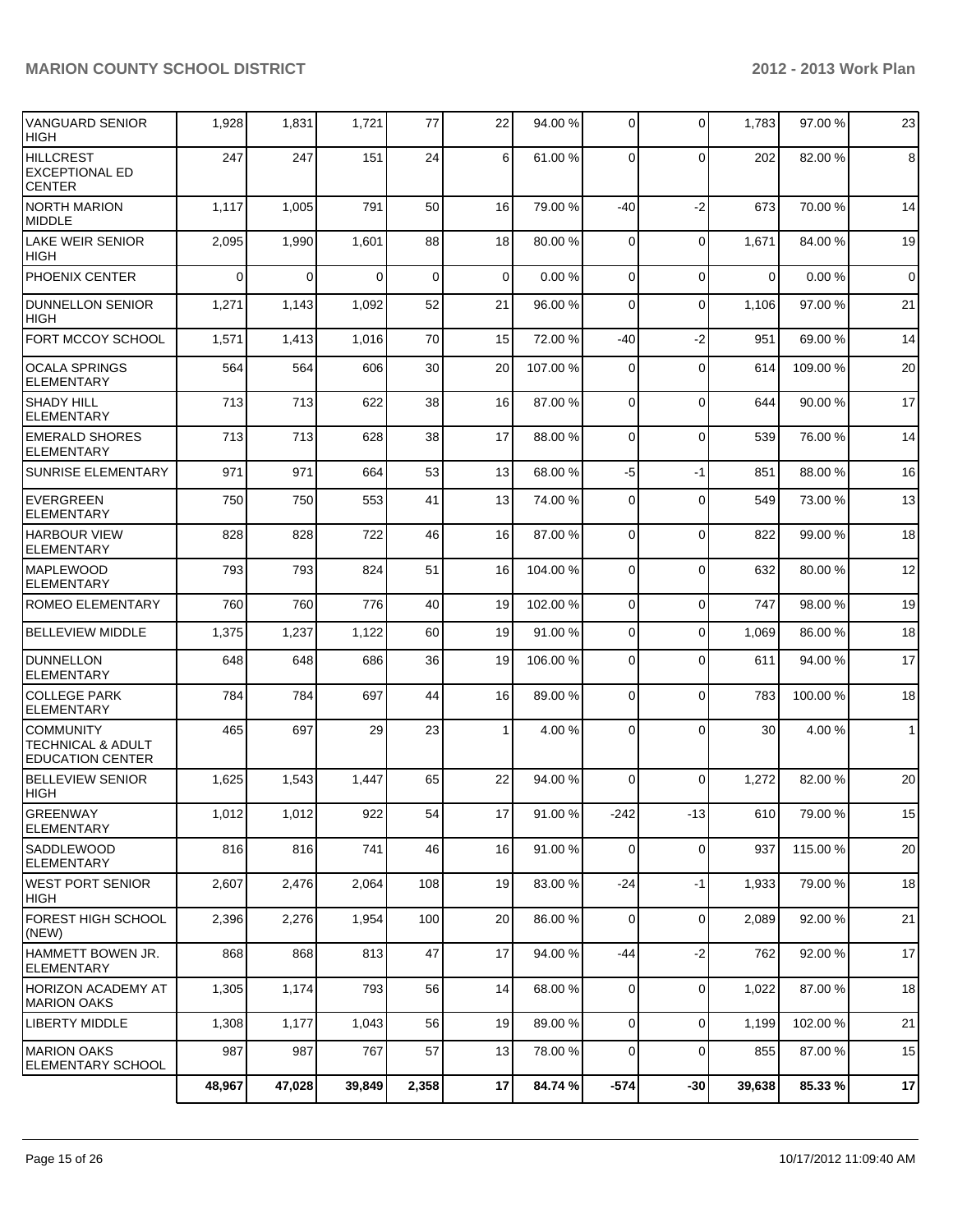The COFTE Projected Total (39,638) for 2016 - 2017 must match the Official Forecasted COFTE Total (40,288 ) for 2016 - 2017 before this section can be completed. In the event that the COFTE Projected Total does not match the Official forecasted COFTE, then the Balanced Projected COFTE Table should be used to balance COFTE.

| Projected COFTE for 2016 - 2017 |        |
|---------------------------------|--------|
| Elementary (PK-3)               | 13,279 |
| Middle (4-8)                    | 15,896 |
| High (9-12)                     | 11,112 |
|                                 | 40,288 |

| <b>Grade Level Type</b> | <b>Balanced Projected</b><br>COFTE for 2016 - 2017 |
|-------------------------|----------------------------------------------------|
| Elementary (PK-3)       | 418                                                |
| Middle (4-8)            | 23                                                 |
| High (9-12)             |                                                    |
|                         | 40,287                                             |

## **Relocatable Replacement**

Number of relocatable classrooms clearly identified and scheduled for replacement in the school board adopted financially feasible 5-year district work program.

| Location                               | 2012 - 2013 | 2013 - 2014 | 2014 - 2015  | $2015 - 2016$ | 2016 - 2017  | Year 5 Total   |
|----------------------------------------|-------------|-------------|--------------|---------------|--------------|----------------|
| BELLEVIEW ELEMENTARY                   | 0           | 0           |              | 0             |              | 1 <sup>1</sup> |
| <b>IBELLEVIEW-SANTOS ELEMENTARY</b>    | 0           | 2           | $\Omega$     | 0             | O            | $\overline{2}$ |
| <b>DUNNELLON MIDDLE</b>                | 0           | 0           | 0            | 3             | $\Omega$     | 3 <sup>l</sup> |
| <b>EAST MARION ELEMENTARY</b>          | 0           | 0           |              | 0             | 0            | 11             |
| <b>FESSENDEN ELEMENTARY</b>            | 0           | $\Omega$    |              |               | ∩            | $\overline{2}$ |
| LLAKE WEIR MIDDLE                      | 0           | ∩           | 0            |               | n            | $\overline{2}$ |
| <b>SPARR ELEMENTARY</b>                | $\Omega$    | ∩           | 0            |               |              | 1              |
| STANTON-WEIRSDALE ELEMENTARY           | 0           | ∩           | 0            |               |              | 1 <sup>1</sup> |
| INORTH MARION MIDDLE                   | $\Omega$    | ∩           | <sup>0</sup> |               |              | $\overline{2}$ |
| <b>FORT MCCOY SCHOOL</b>               | $\Omega$    | r           | $\Omega$     |               |              | $\overline{2}$ |
| <b>SUNRISE ELEMENTARY</b>              | 0           | r           |              | U             | ∩            | 1 <sup>1</sup> |
| <b>ROMEO ELEMENTARY</b>                | $\Omega$    |             |              | U             | <sup>0</sup> | 1 <sup>1</sup> |
| <b>IDUNNELLON ELEMENTARY</b>           | $\Omega$    |             | 0            | 0             | ∩            | 1 <sup>1</sup> |
| IGREENWAY ELEMENTARY                   | 0           | 13          | 0            | $\Omega$      | $\Omega$     | 13             |
| IWEST PORT SENIOR HIGH                 | 0           | $\Omega$    |              | $\Omega$      | $\Omega$     | 1 <sup>1</sup> |
| HAMMETT BOWEN JR. ELEMENTARY           | 0           | $\Omega$    |              | $\Omega$      | $\Omega$     | $\overline{2}$ |
| <b>Total Relocatable Replacements:</b> | 0           | 16          | 8            | 12            | 0            | 36             |

#### **Charter Schools Tracking**

Information regarding the use of charter schools.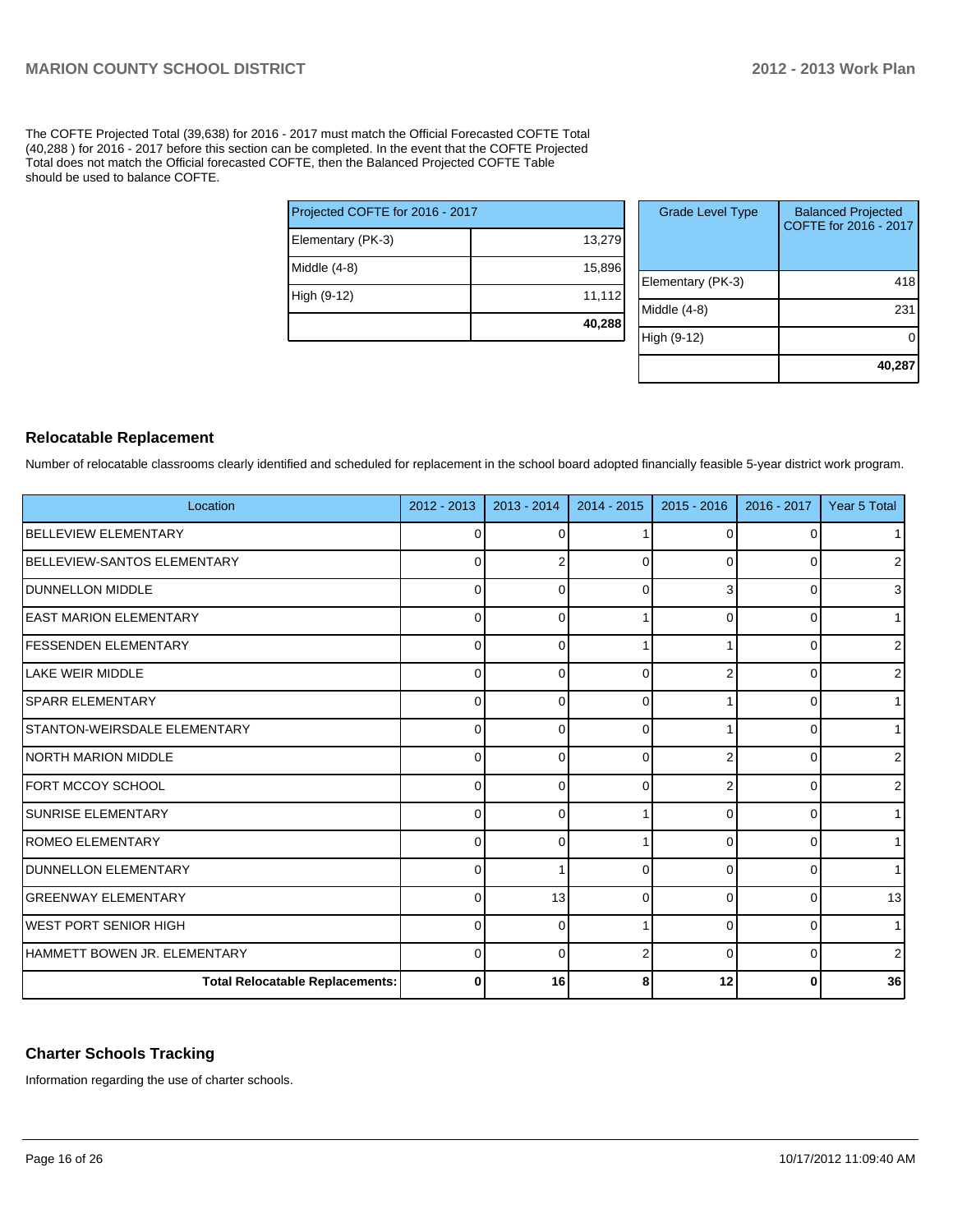| Location-Type                   | # Relocatable<br>units or<br>permanent<br>classrooms | Owner            | Year Started or<br>Scheduled | Student<br><b>Stations</b> | <b>Students</b><br>Enrolled | Years in<br>Contract | <b>Total Charter</b><br><b>Students</b><br>projected for<br>2016 - 2017 |
|---------------------------------|------------------------------------------------------|------------------|------------------------------|----------------------------|-----------------------------|----------------------|-------------------------------------------------------------------------|
| Marion Charter School           |                                                      | 10 PRIVATE       | 2000                         | 200                        | 170                         | 12 <sub>1</sub>      | 185                                                                     |
| Mcintosh Area School            |                                                      | 2 <b>PRIVATE</b> | 2003                         | <b>36</b>                  | 99                          |                      | 101                                                                     |
| Francis Marion Military Academy |                                                      | 10 SCHOOL BOARD  | 2008                         | 176                        | 205                         |                      | 181                                                                     |
|                                 | 22                                                   |                  |                              | 412                        | 474                         |                      | 467                                                                     |

### **Special Purpose Classrooms Tracking**

The number of classrooms that will be used for certain special purposes in the current year, by facility and type of classroom, that the district will, 1), not use for educational purposes, and 2), the co-teaching classrooms that are not open plan classrooms and will be used for educational purposes.

| School                                 | School Type | # of Elementary<br>K-3 Classrooms I    | # of Middle 4-8 $\vert$<br><b>Classrooms</b> | $\#$ of High 9-12<br><b>Classrooms</b> | # of $ESE$<br><b>Classrooms</b> | # of Combo<br><b>Classrooms</b> | Total<br><b>Classrooms</b> |
|----------------------------------------|-------------|----------------------------------------|----------------------------------------------|----------------------------------------|---------------------------------|---------------------------------|----------------------------|
| <b>Total Educational Classrooms: I</b> |             |                                        |                                              |                                        |                                 |                                 |                            |
|                                        |             |                                        |                                              |                                        |                                 |                                 |                            |
| School                                 | School Type | $\#$ of Elementary<br>K-3 Classrooms I | $#$ of Middle 4-8<br><b>Classrooms</b>       | # of High $9-12$<br><b>Classrooms</b>  | # of $ESE$<br><b>Classrooms</b> | # of Combo<br><b>Classrooms</b> | Total<br>Classrooms        |

**Total Co-Teaching Classrooms: 0 0 0 0 0 0**

#### **Infrastructure Tracking**

**Necessary offsite infrastructure requirements resulting from expansions or new schools. This section should include infrastructure information related to capacity project schedules and other project schedules (Section 4).**

New Legacy Elementary School (Elementary "V") - offsite water and sanitary utilities, traffic signal, sidewalks.

**Proposed location of planned facilities, whether those locations are consistent with the comprehensive plans of all affected local governments, and recommendations for infrastructure and other improvements to land adjacent to existing facilities. Provisions of 1013.33(12), (13) and (14) and 1013.36 must be addressed for new facilities planned within the 1st three years of the plan (Section 5).**

New Legacy Elementary School (Elementary "V") (883 Student Stations)located at 8496 Juniper Road, Ocala, Florida 34480. The school is being constructed to accommodate growth/relieve overcrowding at other schools in the area, assist the District with its long term plan to phase out older portables, and to assist in compliance with class size reduction.

**Consistent with Comp Plan?** Yes

#### **Net New Classrooms**

The number of classrooms, by grade level and type of construction, that were added during the last fiscal year.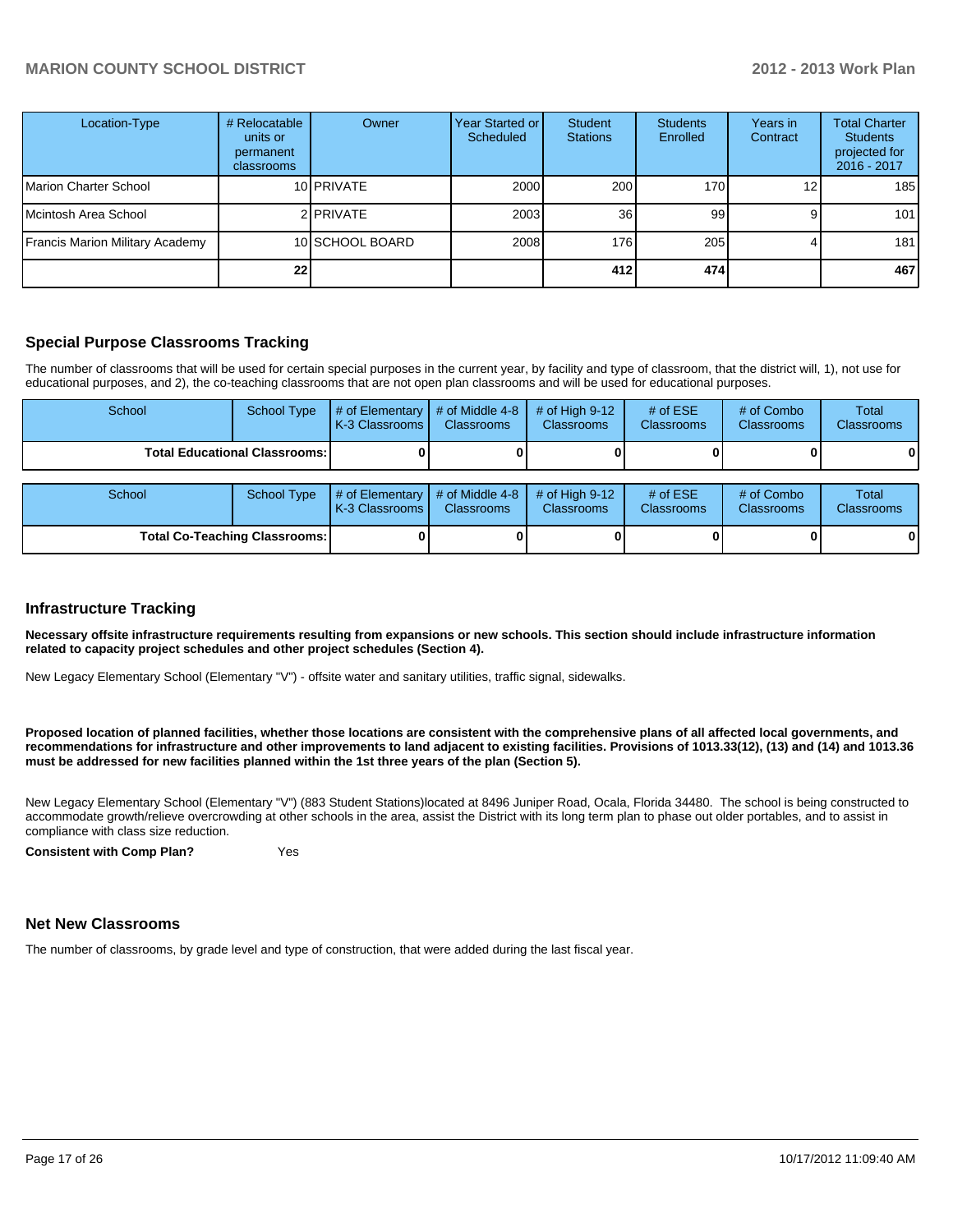| List the net new classrooms added in the 2011 - 2012 fiscal year.                                                                                       |                              |                            |                                                          |       | Llist the net new classrooms to be added in the 2012 - 2013 fiscal<br>Ivear. |                             |                                 |                        |
|---------------------------------------------------------------------------------------------------------------------------------------------------------|------------------------------|----------------------------|----------------------------------------------------------|-------|------------------------------------------------------------------------------|-----------------------------|---------------------------------|------------------------|
| "Classrooms" is defined as capacity carrying classrooms that are added to increase<br>capacity to enable the district to meet the Class Size Amendment. |                              |                            |                                                          |       | Totals for fiscal year 2012 - 2013 should match totals in Section 15A.       |                             |                                 |                        |
| Location                                                                                                                                                | $2011 - 2012$ #<br>Permanent | $2011 - 2012$ #<br>Modular | $2011 - 2012$ #<br>$2011 - 2012$<br>Relocatable<br>Total |       | $2012 - 2013 \#$<br>Permanent                                                | $2012 - 2013 \#$<br>Modular | $2012 - 2013 \#$<br>Relocatable | $2012 - 2013$<br>Total |
| Elementary (PK-3)                                                                                                                                       |                              |                            |                                                          |       | 33 <sub>1</sub>                                                              |                             |                                 | 33                     |
| Middle $(4-8)$                                                                                                                                          |                              |                            | $-20$                                                    | $-20$ | 131                                                                          |                             |                                 | 13                     |
| High (9-12)                                                                                                                                             |                              |                            |                                                          |       |                                                                              |                             |                                 |                        |
|                                                                                                                                                         |                              |                            | $-22$                                                    | $-20$ | 46                                                                           |                             |                                 | 46                     |

### **Relocatable Student Stations**

Number of students that will be educated in relocatable units, by school, in the current year, and the projected number of students for each of the years in the workplan.

| <b>Site</b>                                            | 2012 - 2013 | $2013 - 2014$ | 2014 - 2015 | $2015 - 2016$ | 2016 - 2017    | 5 Year Average |
|--------------------------------------------------------|-------------|---------------|-------------|---------------|----------------|----------------|
| <b>HOWARD MIDDLE</b>                                   | 198         | $\mathbf 0$   | $\Omega$    | 0             | 0              | 40             |
| <b>ANTHONY ELEMENTARY</b>                              | 46          | 10            | 10          | 10            | 10             | 17             |
| <b>BELLEVIEW ELEMENTARY</b>                            | 131         | 95            | 5           | 5             | 5              | 48             |
| <b>BELLEVIEW-SANTOS ELEMENTARY</b>                     | 193         | 15            | 15          | 15            | 15             | 51             |
| REDDICK-COLLIER ELEMENTARY                             | 0           | $\mathbf 0$   | $\Omega$    | 0             | 0              | $\mathbf 0$    |
| DUNNELLON MIDDLE                                       | 66          | 66            | 66          | 0             | 0              | 40             |
| <b>LEAST MARION ELEMENTARY</b>                         | 45          | 45            | 5           | 5             | 5              | 21             |
| <b>IEIGHTH STREET ELEMENTARY</b>                       | $\Omega$    | $\Omega$      | $\Omega$    | $\Omega$      | 0              | $\Omega$       |
| <b>IFESSENDEN ELEMENTARY</b>                           | 36          | 36            | 18          | 18            | 0              | 22             |
| FORT KING MIDDLE                                       | 198         | 112           | 132         | 132           | 132            | 141            |
| <b>WARD-HIGHLANDS ELEMENTARY</b>                       | 10          | 10            | 10          | 10            | 10             | 10             |
| MAPLEWOOD ELEMENTARY                                   | 80          | 80            | 80          | 0             | 0              | 48             |
| <b>ROMEO ELEMENTARY</b>                                | 18          | 18            | $\Omega$    | 0             | $\overline{0}$ | $\overline{7}$ |
| BELLEVIEW MIDDLE                                       | 47          | 47            | 25          | $\Omega$      | 0              | 24             |
| DUNNELLON ELEMENTARY                                   | 72          | 72            | 54          | 54            | 36             | 58             |
| <b>COLLEGE PARK ELEMENTARY</b>                         | 0           | $\mathbf 0$   | $\Omega$    | 0             | 0              | $\mathbf 0$    |
| COMMUNITY TECHNICAL & ADULT EDUCATION<br><b>CENTER</b> | 146         | $\mathbf 0$   | $\Omega$    | 0             | 0              | 29             |
| BELLEVIEW SENIOR HIGH                                  | 35          | 35            | 10          | 10            | 10             | 20             |
| <b>GREENWAY ELEMENTARY</b>                             | 242         | $\mathbf 0$   | $\Omega$    | 0             | 0              | 48             |
| SADDLEWOOD ELEMENTARY                                  | $\Omega$    | $\Omega$      | $\Omega$    | $\Omega$      | $\overline{0}$ | $\mathbf 0$    |
| <b>WEST PORT SENIOR HIGH</b>                           | 25          | 25            | $\Omega$    | $\Omega$      | 0              | 10             |
| FOREST HIGH SCHOOL (NEW)                               | 0           | $\mathbf 0$   | $\Omega$    | 0             | 0              | $\mathbf 0$    |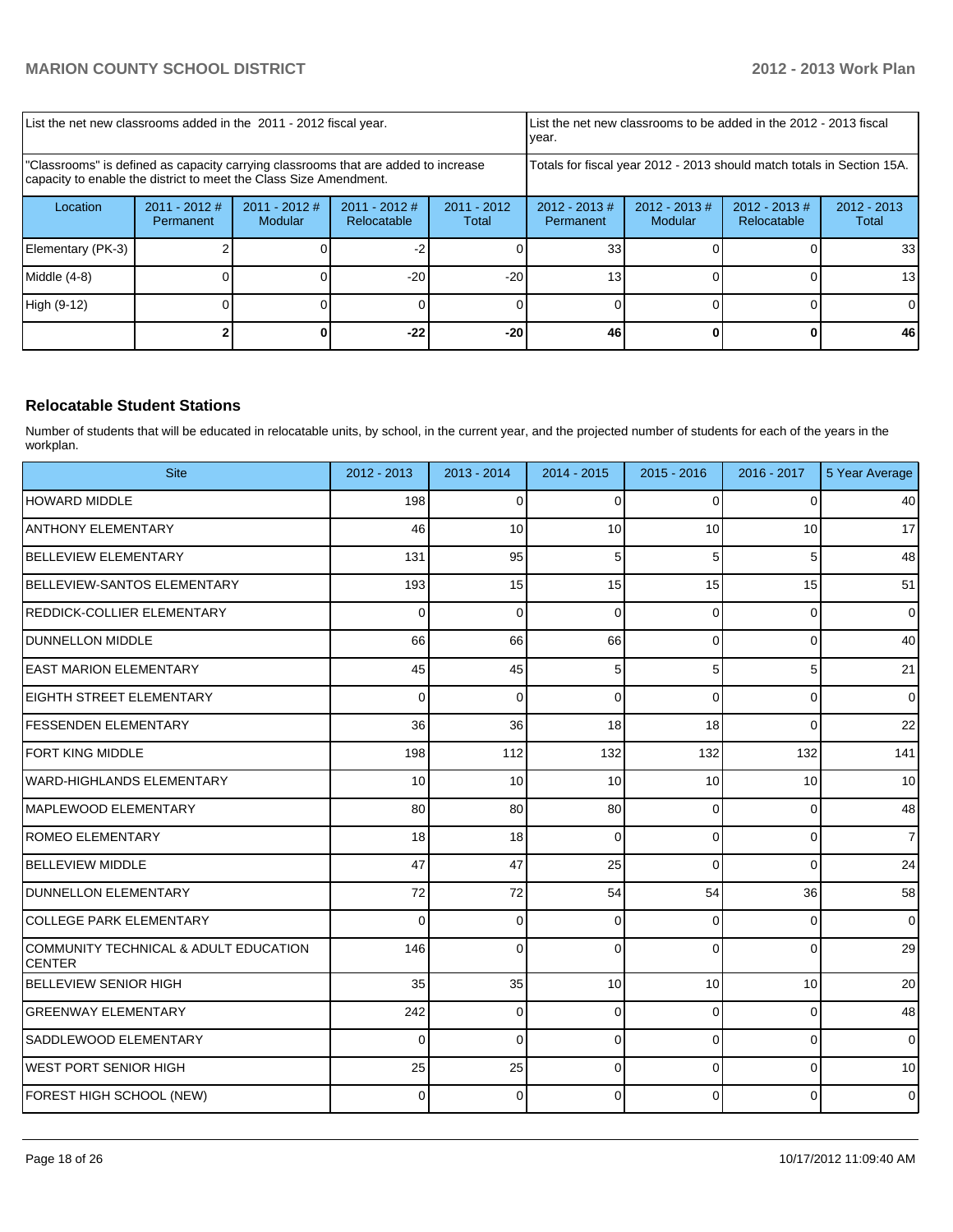| HAMMETT BOWEN JR. ELEMENTARY                            | 66              | 44              | 22             | 22             | 22             | 35             |
|---------------------------------------------------------|-----------------|-----------------|----------------|----------------|----------------|----------------|
| LAKE WEIR MIDDLE                                        | 88              | 88              | 66             | $\Omega$       | 0              | 48             |
| MADISON STREET ACADEMY OF VISUAL AND<br>PERFORMING ARTS | 22              | 22              | 22             | 22             | 22             | 22             |
| DR N H JONES ELEMENTARY                                 | 0               | $\mathbf 0$     | $\Omega$       | $\Omega$       | 0              | 0              |
| <b>NORTH MARION SENIOR HIGH</b>                         | 21              | 21              | 21             | 21             | 21             | 21             |
| OAKCREST ELEMENTARY                                     | 18              | 18              | 62             | 62             | 62             | 44             |
| <b>MARION TECHNICAL INSTITUTE</b>                       | $\Omega$        | 0               | $\Omega$       | $\Omega$       | 0              | 0              |
| <b>OSCEOLA MIDDLE</b>                                   | 0               | 0               | $\Omega$       | $\Omega$       | 0              | 0              |
| <b>SPARR ELEMENTARY</b>                                 | 36              | 0               | $\mathbf 0$    | $\Omega$       | 0              | $\overline{7}$ |
| <b>SOUTH OCALA ELEMENTARY</b>                           | 0               | 0               | $\Omega$       | $\Omega$       | 0              | 0              |
| STANTON-WEIRSDALE ELEMENTARY                            | 27              | 27              | 5              | 5              | 5              | 14             |
| WYOMINA PARK ELEMENTARY                                 | 22              | 22              | 22             | 22             | 22             | 22             |
| VANGUARD SENIOR HIGH                                    | $\Omega$        | 0               | $\Omega$       | $\Omega$       | 0              | 0              |
| HILLCREST EXCEPTIONAL ED CENTER                         | 27              | 27              | 27             | 27             | 27             | 27             |
| <b>NORTH MARION MIDDLE</b>                              | 10              | 0               | $\mathbf 0$    | $\Omega$       | 0              | 2              |
| LAKE WEIR SENIOR HIGH                                   | $\Omega$        | 0               | 0              | $\Omega$       | 0              | 0              |
| PHOENIX CENTER                                          | 0               | 0               | $\Omega$       | $\Omega$       | 0              | 0              |
| <b>DUNNELLON SENIOR HIGH</b>                            | 121             | 102             | 95             | 71             | 71             | 92             |
| FORT MCCOY SCHOOL                                       | 45              | 41              | 41             | 5              | 5              | 27             |
| OCALA SPRINGS ELEMENTARY                                | 10              | 27              | 45             | 60             | 60             | 40             |
| <b>SHADY HILL ELEMENTARY</b>                            | $\Omega$        | 0               | $\mathbf 0$    | $\mathbf 0$    | 0              | 0              |
| <b>EMERALD SHORES ELEMENTARY</b>                        | 0               | $\Omega$        | $\Omega$       | $\Omega$       | $\Omega$       | 0              |
| <b>SUNRISE ELEMENTARY</b>                               | 99              | 55              | 55             | 50             | 50             | 62             |
| <b>EVERGREEN ELEMENTARY</b>                             | 22              | $\Omega$        | $\Omega$       | $\Omega$       | 0              | 4              |
| IHARBOUR VIEW ELEMENTARY                                | 50 <sub>1</sub> | 50 <sub>1</sub> | 50             | 50             | 50             | 50             |
| HORIZON ACADEMY AT MARION OAKS                          | $\Omega$        | $\mathbf 0$     | $\mathbf 0$    | $\overline{0}$ | $\overline{0}$ | 0              |
| LIBERTY MIDDLE                                          | $\Omega$        | $\mathbf 0$     | $\overline{0}$ | $\overline{0}$ | $\overline{0}$ | $\overline{0}$ |
| MARION OAKS ELEMENTARY SCHOOL                           | $\overline{0}$  | $\mathbf 0$     | $\mathbf 0$    | $\overline{0}$ | $\overline{0}$ | $\overline{0}$ |
| Totals for MARION COUNTY SCHOOL DISTRICT                |                 |                 |                |                |                |                |
| Total students in relocatables by year.                 | 2,272           | 1,210           | 963            | 676            | 640            | 1,152          |
| Total number of COFTE students projected by year.       | 39,883          | 39,934          | 40,029         | 40,123         | 40,288         | 40,051         |
| Percent in relocatables by year.                        | 6 %             | 3%              | 2%             | 2%             | $2\%$          | 3%             |

## **Leased Facilities Tracking**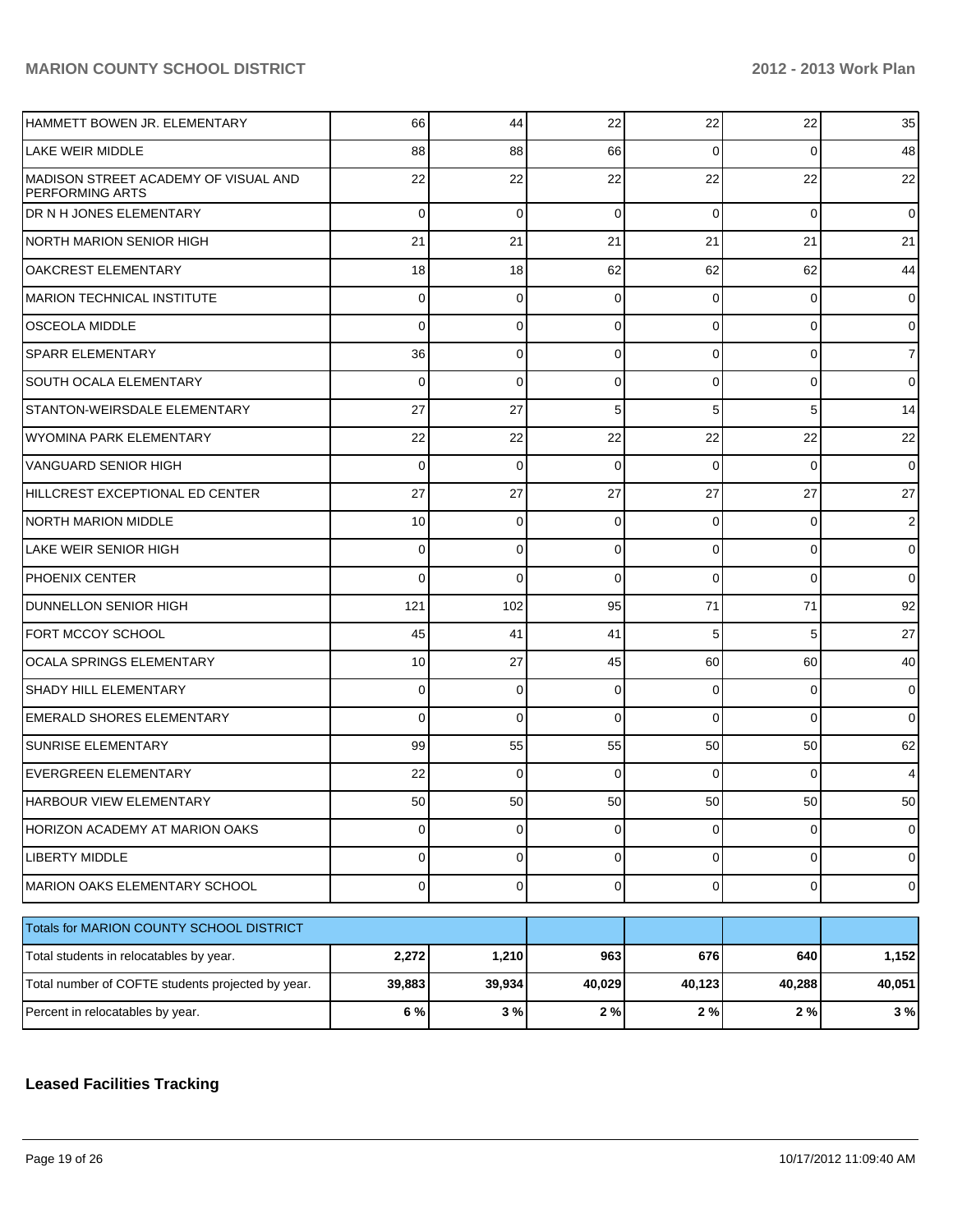Exising leased facilities and plans for the acquisition of leased facilities, including the number of classrooms and student stations, as reported in the educational plant survey, that are planned in that location at the end of the five year workplan.

| Location                                                        | # of Leased<br>Classrooms 2012 -<br>2013 | <b>FISH Student</b><br><b>Stations</b> | Owner | # of Leased<br>Classrooms 2016 -<br>2017 | <b>FISH Student</b><br><b>Stations</b> |
|-----------------------------------------------------------------|------------------------------------------|----------------------------------------|-------|------------------------------------------|----------------------------------------|
| <b>EVERGREEN ELEMENTARY</b>                                     | 0                                        | $\Omega$                               |       | 0                                        | 0                                      |
| <b>HOWARD MIDDLE</b>                                            | 0                                        | $\Omega$                               |       | O                                        | 0                                      |
| <b>ANTHONY ELEMENTARY</b>                                       | 0                                        | $\Omega$                               |       | 0                                        | 0                                      |
| <b>BELLEVIEW ELEMENTARY</b>                                     | 0                                        | $\Omega$                               |       | $\Omega$                                 | $\overline{0}$                         |
| BELLEVIEW-SANTOS ELEMENTARY                                     | 0                                        | 0                                      |       | 0                                        | $\overline{0}$                         |
| REDDICK-COLLIER ELEMENTARY                                      | $\mathbf 0$                              | $\Omega$                               |       | $\Omega$                                 | $\overline{0}$                         |
| <b>DUNNELLON MIDDLE</b>                                         | 0                                        | 0                                      |       | 0                                        | $\overline{0}$                         |
| <b>EAST MARION ELEMENTARY</b>                                   | $\mathbf 0$                              | $\Omega$                               |       | O                                        | $\overline{0}$                         |
| <b>EIGHTH STREET ELEMENTARY</b>                                 | 0                                        | 0                                      |       | 0                                        | 0                                      |
| <b>FESSENDEN ELEMENTARY</b>                                     | 0                                        | $\Omega$                               |       | O                                        | $\overline{0}$                         |
| <b>FORT KING MIDDLE</b>                                         | 0                                        | 0                                      |       | 0                                        | $\overline{0}$                         |
| WARD-HIGHLANDS ELEMENTARY                                       | $\mathbf 0$                              | $\Omega$                               |       | O                                        | $\overline{0}$                         |
| LAKE WEIR MIDDLE                                                | $\Omega$                                 | $\Omega$                               |       | 0                                        | $\overline{0}$                         |
| IMADISON STREET ACADEMY OF VISUAL AND<br><b>PERFORMING ARTS</b> | $\Omega$                                 | $\Omega$                               |       | O                                        | $\overline{0}$                         |
| <b>DR N H JONES ELEMENTARY</b>                                  | $\mathbf 0$                              | $\Omega$                               |       | $\Omega$                                 | $\overline{0}$                         |
| NORTH MARION SENIOR HIGH                                        | $\Omega$                                 | $\Omega$                               |       | O                                        | $\overline{0}$                         |
| <b>OAKCREST ELEMENTARY</b>                                      | $\Omega$                                 | $\Omega$                               |       | $\Omega$                                 | $\overline{0}$                         |
| MARION TECHNICAL INSTITUTE                                      | $\Omega$                                 | $\Omega$                               |       | U                                        | $\overline{0}$                         |
| <b>OSCEOLA MIDDLE</b>                                           | $\Omega$                                 | $\Omega$                               |       | $\Omega$                                 | $\overline{0}$                         |
| <b>SPARR ELEMENTARY</b>                                         | $\Omega$                                 | $\Omega$                               |       | 0                                        | $\overline{0}$                         |
| SOUTH OCALA ELEMENTARY                                          | $\Omega$                                 | $\Omega$                               |       | $\Omega$                                 | $\overline{0}$                         |
| STANTON-WEIRSDALE ELEMENTARY                                    | $\Omega$                                 |                                        |       | n                                        | 0                                      |
| WYOMINA PARK ELEMENTARY                                         |                                          |                                        |       |                                          | $\Omega$                               |
| VANGUARD SENIOR HIGH                                            | 0                                        | $\Omega$                               |       | $\Omega$                                 | $\overline{0}$                         |
| HILLCREST EXCEPTIONAL ED CENTER                                 | $\mathbf 0$                              | $\Omega$                               |       | $\Omega$                                 | $\overline{0}$                         |
| NORTH MARION MIDDLE                                             | $\mathbf 0$                              | $\Omega$                               |       | 0                                        | $\overline{0}$                         |
| <b>LAKE WEIR SENIOR HIGH</b>                                    | 0                                        | $\Omega$                               |       | 0                                        | $\overline{0}$                         |
| PHOENIX CENTER                                                  | $\mathbf 0$                              | $\Omega$                               |       | 0                                        | $\overline{0}$                         |
| <b>DUNNELLON SENIOR HIGH</b>                                    | $\mathbf 0$                              | $\Omega$                               |       | 0                                        | $\overline{0}$                         |
| FORT MCCOY SCHOOL                                               | $\mathbf 0$                              | $\Omega$                               |       | 0                                        | $\overline{0}$                         |
| OCALA SPRINGS ELEMENTARY                                        | $\mathbf 0$                              | $\Omega$                               |       | 0                                        | $\overline{0}$                         |
| SHADY HILL ELEMENTARY                                           | $\overline{0}$                           | 0                                      |       | $\mathbf 0$                              | $\overline{0}$                         |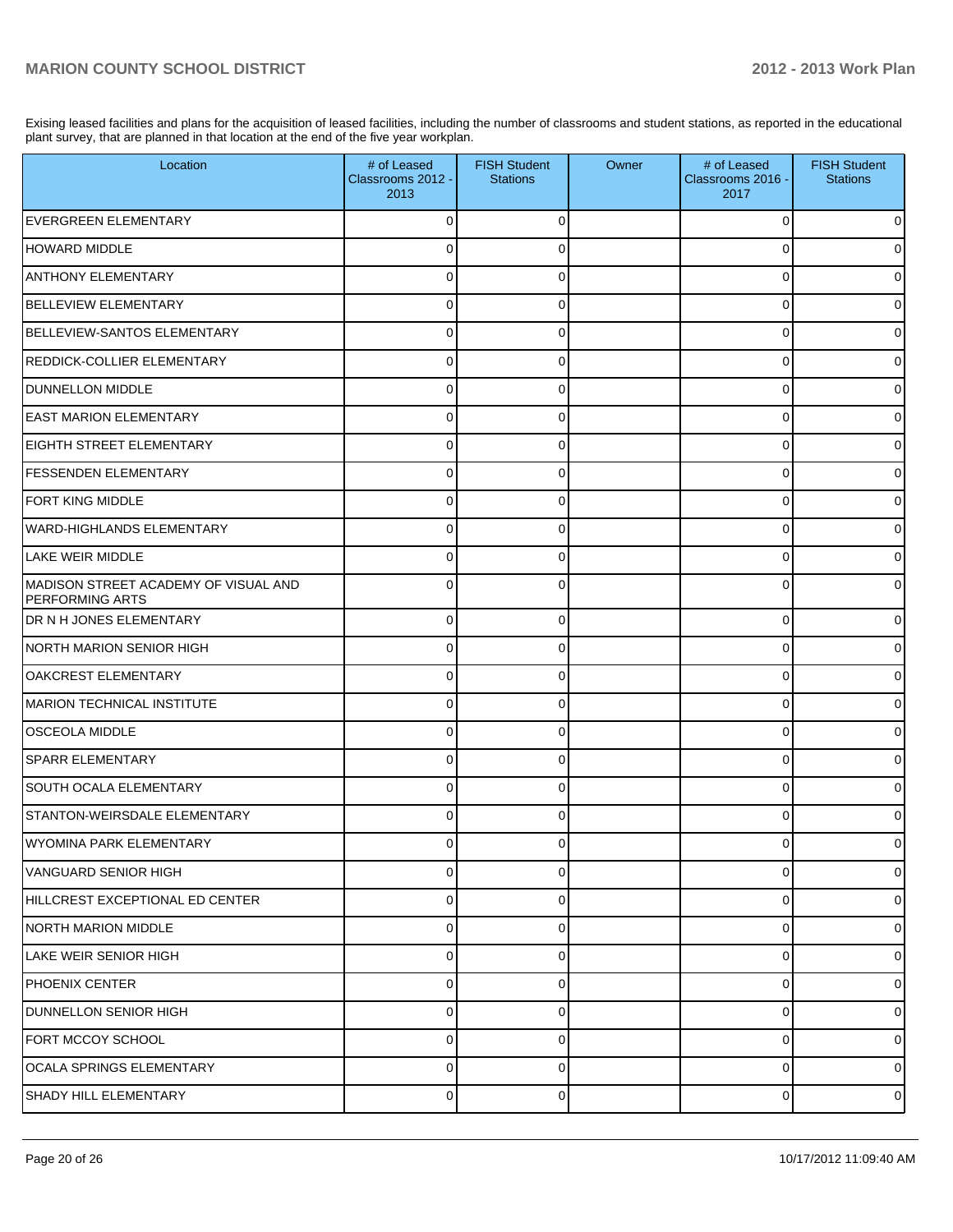| <b>EMERALD SHORES ELEMENTARY</b>                 |          |  |          | $\overline{0}$ |
|--------------------------------------------------|----------|--|----------|----------------|
| <b>HARBOUR VIEW ELEMENTARY</b>                   | O        |  | 0        | $\overline{0}$ |
| MAPLEWOOD ELEMENTARY                             | $\Omega$ |  | 0        | $\overline{0}$ |
| <b>ROMEO ELEMENTARY</b>                          | $\Omega$ |  | n        | $\overline{0}$ |
| <b>BELLEVIEW MIDDLE</b>                          | 0        |  | ŋ        | $\overline{0}$ |
| <b>DUNNELLON ELEMENTARY</b>                      | $\Omega$ |  | n        | $\Omega$       |
| COLLEGE PARK ELEMENTARY                          | $\Omega$ |  | n        | $\overline{0}$ |
| COMMUNITY TECHNICAL & ADULT EDUCATION<br>ICENTER | $\Omega$ |  | ∩        | $\Omega$       |
| <b>BELLEVIEW SENIOR HIGH</b>                     | 0        |  | $\Omega$ | $\overline{0}$ |
| SADDLEWOOD ELEMENTARY                            | ŋ        |  | C        | $\overline{0}$ |
| <b>WEST PORT SENIOR HIGH</b>                     | ŋ        |  | ∩        | $\overline{0}$ |
| FOREST HIGH SCHOOL (NEW)                         | ŋ        |  | C        | $\overline{0}$ |
| HAMMETT BOWEN JR. ELEMENTARY                     | U        |  | C        | $\overline{0}$ |
| HORIZON ACADEMY AT MARION OAKS                   | O        |  |          | $\Omega$       |
| LIBERTY MIDDLE                                   |          |  | C        | $\overline{0}$ |
| MARION OAKS ELEMENTARY SCHOOL                    | U        |  | ∩        | $\overline{0}$ |
| IGREENWAY ELEMENTARY                             | $\Omega$ |  | C        | $\overline{0}$ |
| <b>SUNRISE ELEMENTARY</b>                        | 0        |  | ∩        | $\overline{0}$ |
|                                                  | 0        |  |          | 0              |

#### **Failed Standard Relocatable Tracking**

Relocatable units currently reported by school, from FISH, and the number of relocatable units identified as 'Failed Standards'.

Nothing reported for this section.

# **Planning**

#### **Class Size Reduction Planning**

**Plans approved by the school board that reduce the need for permanent student stations such as acceptable school capacity levels, redistricting, busing, year-round schools, charter schools, magnet schools, public-private partnerships, multitrack scheduling, grade level organization, block scheduling, or other alternatives.**

The available space within the District, in conjunction with planned capital outlay projects and projected capital outlay FTE, do not indicate the need for alternative scheduling or organization during this work period. The District currently employs block scheduling at some high schools and will re-district several schools at all levels in order to reduce a need for additional permanent student stations. With regard to portables, the District is planning to dispose of portables not meeting classroom standards and therefore will not have a need to erect additional permanent covered walkways to the District's various portables.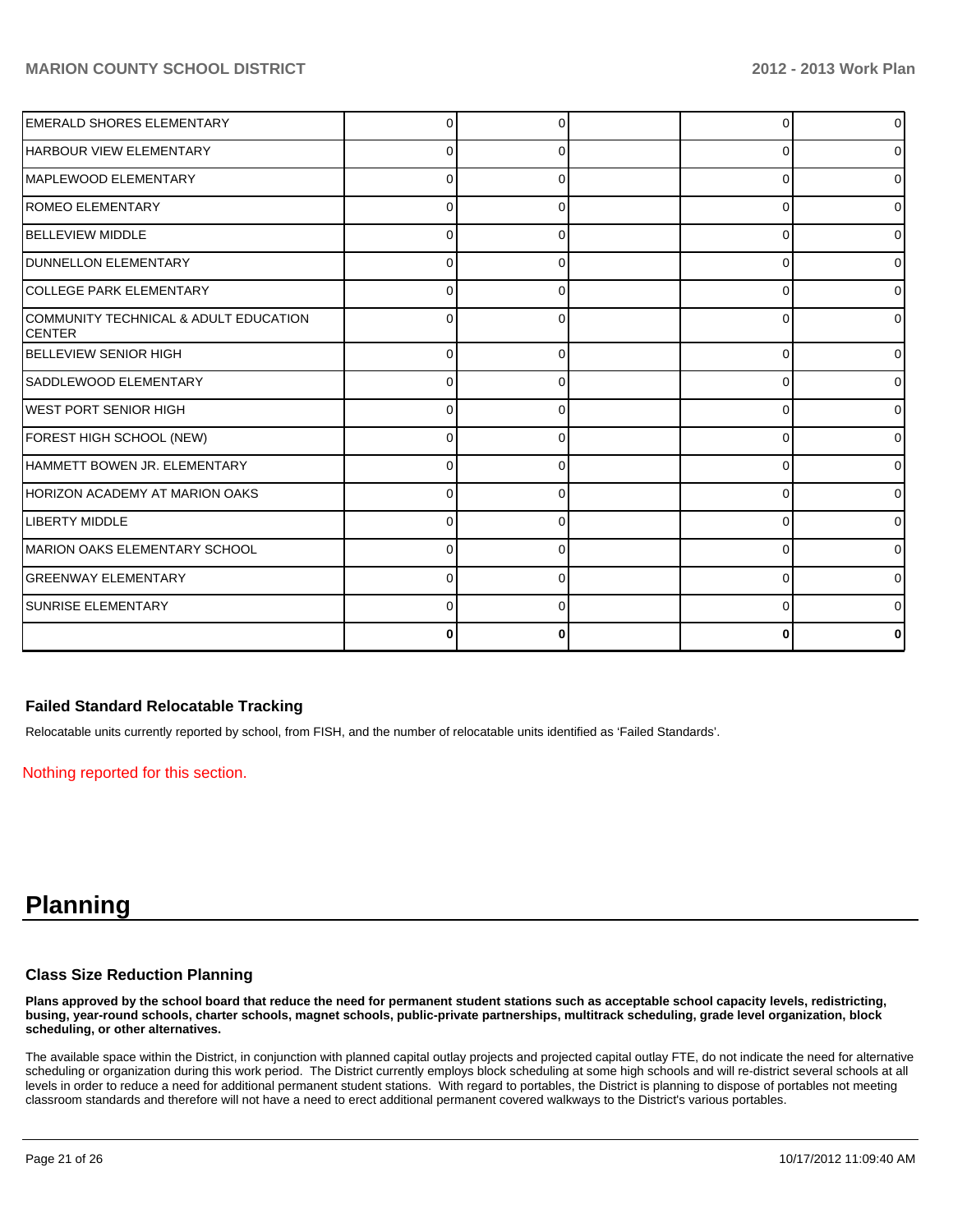#### **School Closure Planning**

#### **Plans for the closure of any school, including plans for disposition of the facility or usage of facility space, and anticipated revenues.**

At this time, there are no plans to close any schools although the School Board will continue discussions on the subject.

No existing property pertaining to a school with capacity is expected to be disposed of.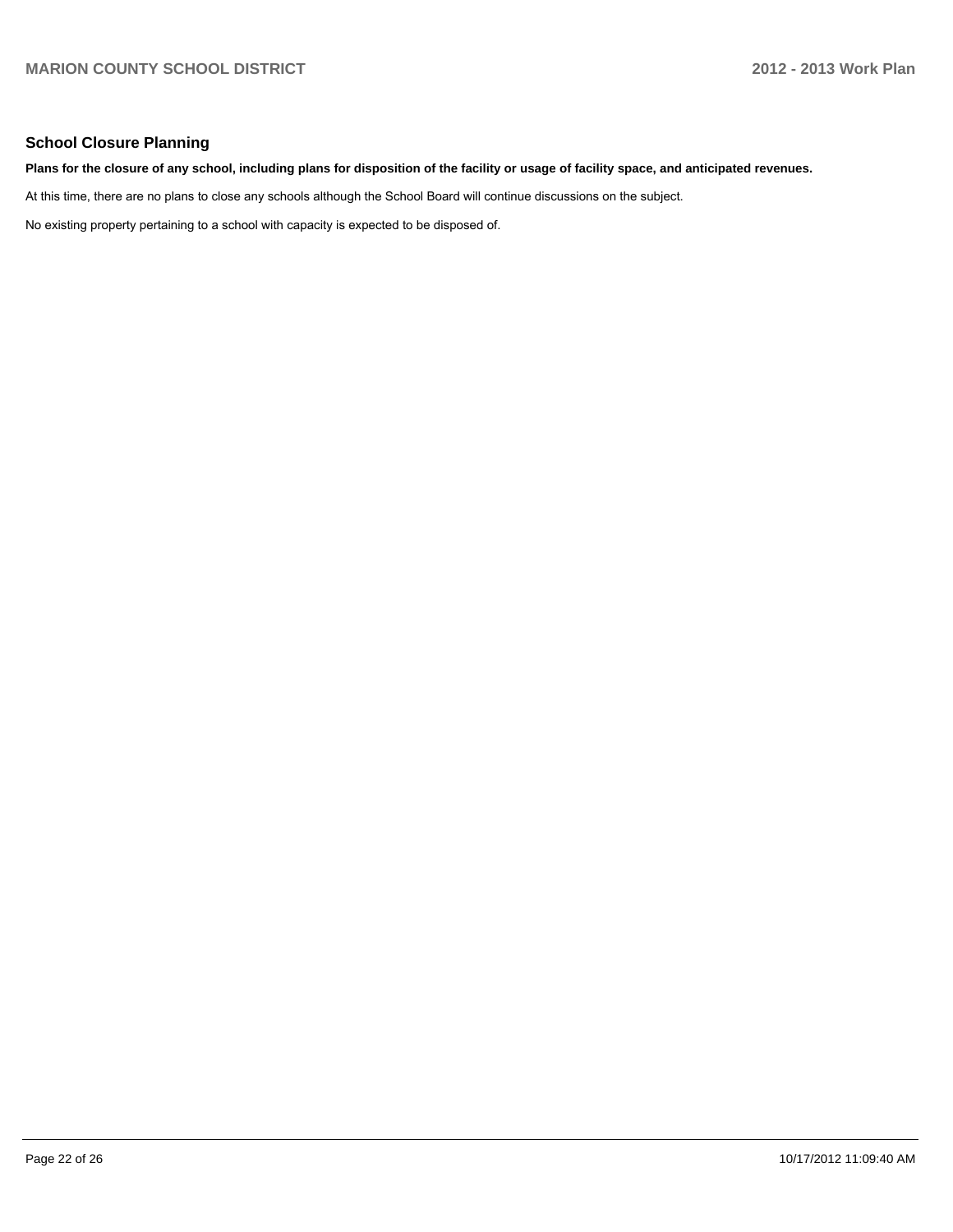Five Year Survey - Ten Year Capacity **10/17/2012** MARION COUNTY SCHOOL DISTRICT

**Schedule of capital outlay projects projected to ensure the availability of satisfactory student stations for the projected student enrollment in K - 12 programs for the future 5 years beyond the 5-year district facilities work program.**

No items meet the criteria.

Five Year Survey - Ten Year Infrastructure **10/17/2012** MARION COUNTY SCHOOL DISTRICT

**Proposed Location of Planned New, Remodeled, or New Additions to Facilities in 6 thru 10 out years (Section 28).**

Not Specified

**Plans for closure of any school, including plans for disposition of the facility or usage of facility space, and anticipated revenues in the 6 thru 10 out years (Section 29).**

Not Specified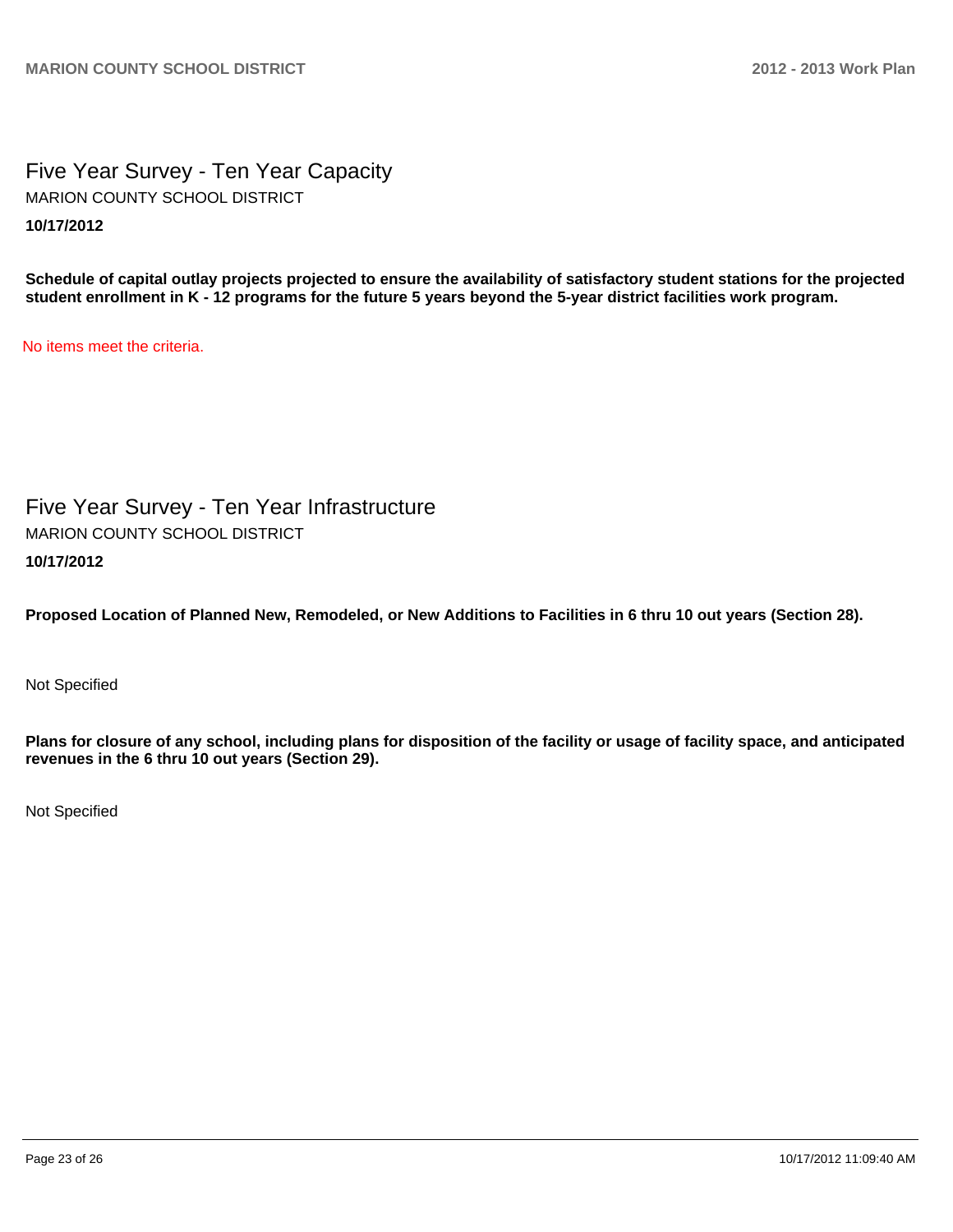## Five Year Survey - Ten Year Maintenance **10/17/2012** MARION COUNTY SCHOOL DISTRICT

**District projects and locations regarding the projected need for major renovation, repair, and maintenance projects within the district in years 6 - 10 beyond the projects plans detailed in the five years covered by the work plan.**

No items match the criteria.

## Five Year Survey - Ten Year Utilization

MARION COUNTY SCHOOL DISTRICT

**10/17/2012**

**Schedule of planned capital outlay projects identifying the standard grade groupings, capacities, and planned utilization rates of future educational facilities of the district for both permanent and relocatable facilities.**

| <b>Grade Level</b><br>Projections | <b>FISH Student</b><br><b>Stations</b> | <b>Actual FISH</b><br>Capacity | Actual<br><b>COFTE</b> | Actual<br><b>Utilization</b> | Actual new<br><b>Student</b><br>Capacity to be<br>added/remove | Projected<br><b>COFTE</b> | Projected<br><b>Utilization</b> |
|-----------------------------------|----------------------------------------|--------------------------------|------------------------|------------------------------|----------------------------------------------------------------|---------------------------|---------------------------------|
| Elementary -<br>District Totals   | 21,565                                 | 21,565                         | 17,949.05              | 83.23 %                      |                                                                | 21,500                    | 99.70 %                         |
| Middle - District<br>Totals       | 13,549                                 | 12,189                         | 10,185.79              | 83.57 %                      |                                                                | 11,663                    | 95.68%                          |
| High - District<br>Totals         | 14,666                                 | 13,788                         | 11,691.80              | 84.80 %                      |                                                                | 11,299                    | 81.95%                          |
| Other - ESE, etc                  | 1,928                                  | 1,019                          | 184.27                 | 18.08 %                      |                                                                | 185                       | 18.16%                          |
|                                   | 51,708                                 | 48,561                         | 40,010.91              | 82.39 %                      |                                                                | 44,647                    | 91.94 %                         |

**Combination schools are included with the middle schools for student stations, capacity, COFTE and utilization purposes because these facilities all have a 90% utilization factor. Use this space to explain or define the grade groupings for combination schools.**

No comments to report.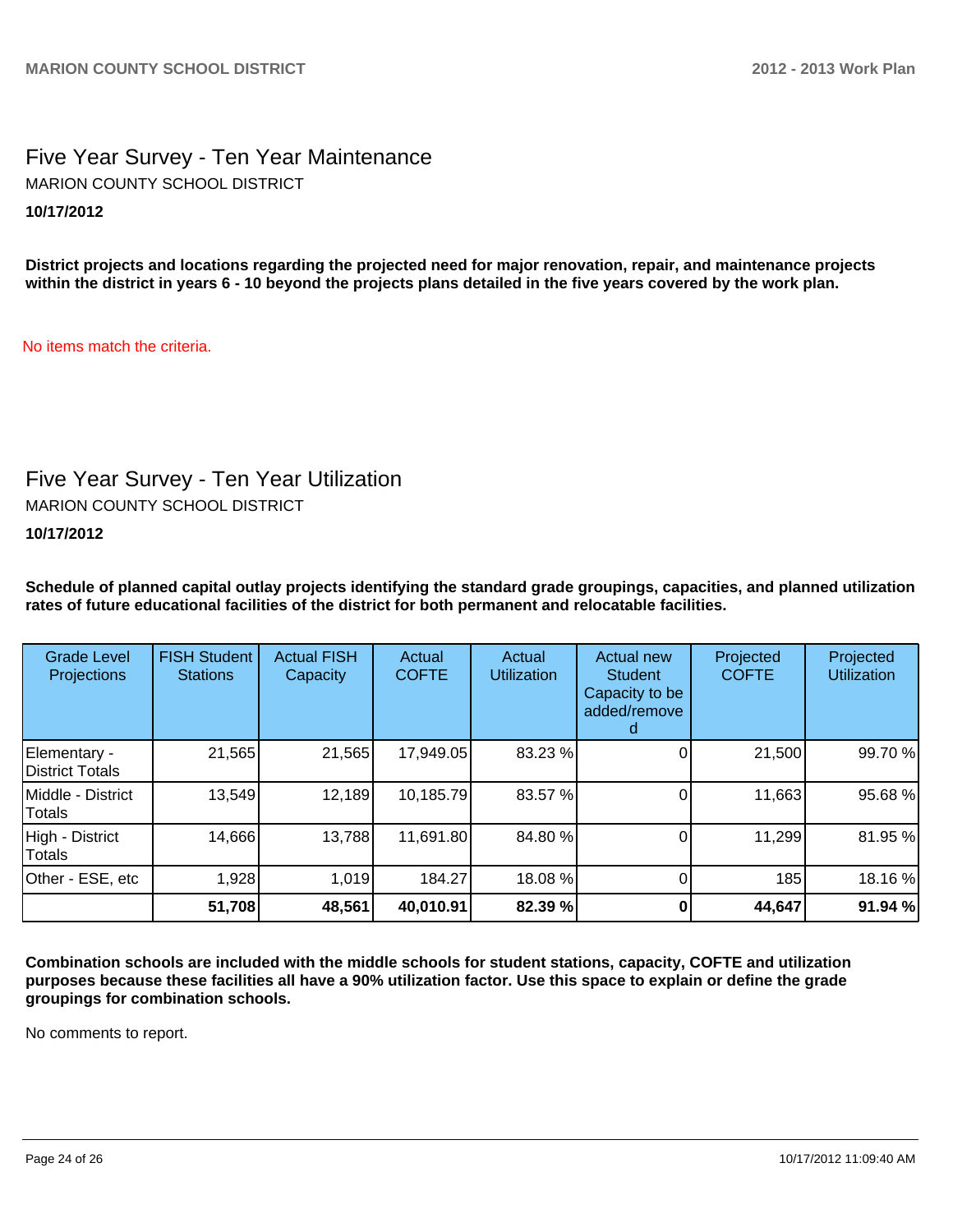## Five Year Survey - Twenty Year Capacity **10/17/2012** MARION COUNTY SCHOOL DISTRICT

**Schedule of capital outlay projects projected to ensure the availability of satisfactory student stations for the projected student enrollment in K - 12 programs for the future 11 - 20 years beyond the 5-year district facilities work program.**

No items match the criteria.

Five Year Survey - Twenty Year Infrastructure MARION COUNTY SCHOOL DISTRICT

**10/17/2012**

**Proposed Location of Planned New, Remodeled, or New Additions to Facilities in the 11 through 20 out years (Section 28).**

Not Specified

**Plans for closure of any school, including plans for disposition of the facility or usage of facility space, and anticipated revenues in the 11 through 20 out years (Section 29).**

Not Specified